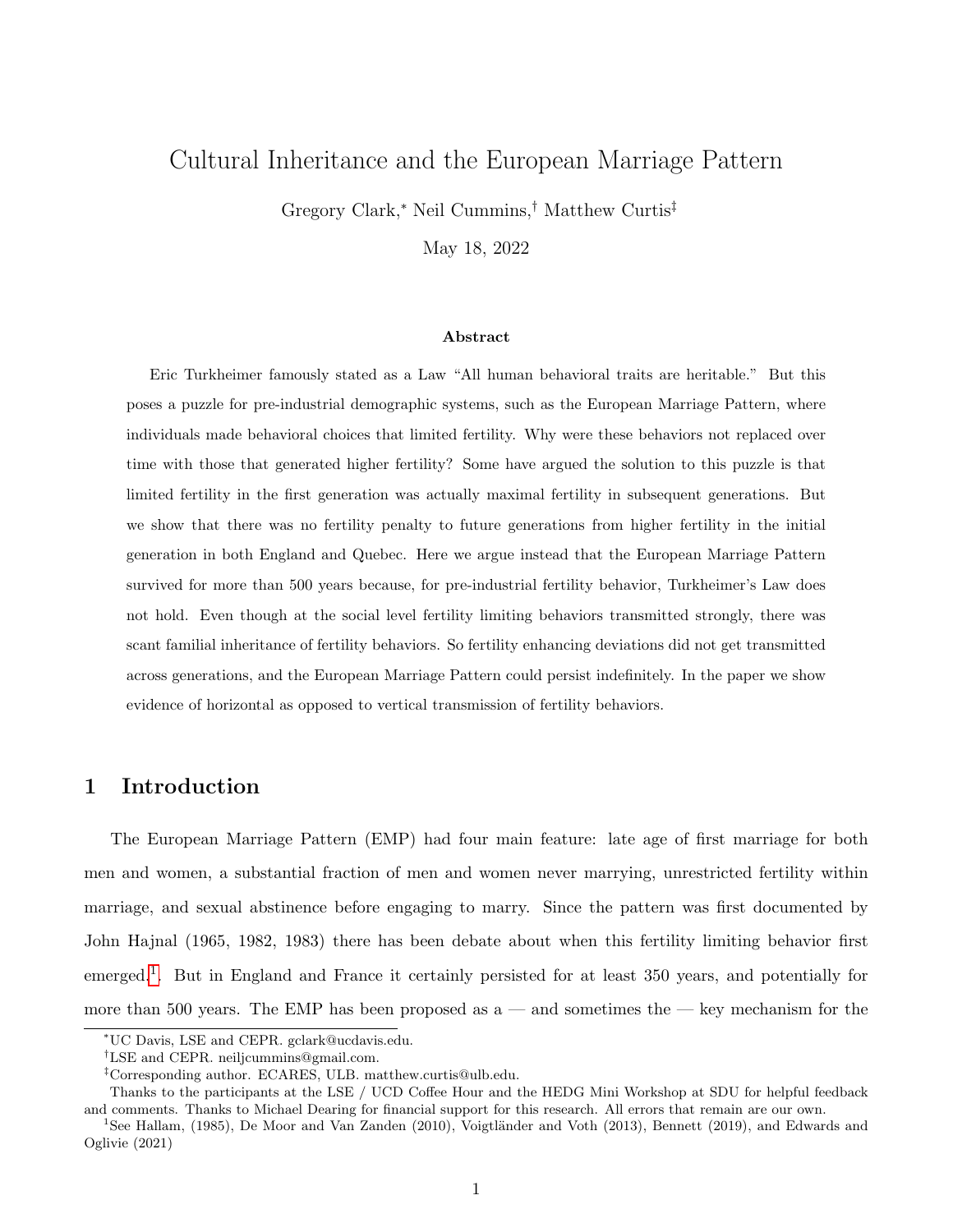rise of Europe economically 1400-1800. By limiting fertility and delaying marriage for women, the EMP has been attributed as fostering a society with relatively greater gender equality and higher levels of education (De Moor and Van Zanden (2010), Foreman-Peck (2011), Foreman-Peck and Zhou (2018), Carmichael et al. (2019)).

However, one notable feature of the EMP is the importance of individual decisions by couples. The average age of first marriage by women may have been 25 under the EMP, for example, but some women married at 14 and some at 40. If deviations from the norm in terms of age of marriage and propensity to marry resulted in more surviving offspring, and these behavioral deviations were inherited, then a puzzle arises about how such a marriage pattern could be sustained more than 500 years? Why don't the deviations towards higher fertility end up taking over the whole population.[2](#page-0-0)

If individual behaviors varied within the EMP, then a puzzle arises about how the pattern sustained itself for potentially more than 500 years. If deviation from the pattern resulted in more surviving offspring, and these deviations were inherited, the pattern would collapse in a few generations. To take a modern example, the Haredi (ultra-orthodox) community in Israel has a much higher fertility than the rest of the population. As a result their share of the population has swollen from 1% of the Jewish population in Israel 1948 to 21% by 2020. Even though their fertility has begun to decline it is projected that by 2059 the ultra-orthodox will be a full  $35\%$  $35\%$  of the Jewish population (Cahaner and Malach, 2019).<sup>3</sup>

One possible answer that we explore here is that in practice the norm of the European Marriage Pattern was in fact the reproductively most successful pattern. Galor and Klemp (2019) assert for data from Quebec pre-1800 that this was indeed the case. They argue there was an interior optimum of fertility in terms of surviving offspring in following generations. If this was the case, we'd expect reduced fertility through delayal of or abstinence from marriage to provide some survival advantage to one's descendants or relatives. We shall see however, that there is no such evidence of survival advantage from following the norms of the European Marriage Pattern, either in Quebec 1600-1848, or in England 1650-1849. Restraint on fertility was never optimal in terms of ultimate reproductive success.

In both England and Quebec families did not practice fertility control within marriage before 1880 (Clark, Cummins, and Curtis 2020). Yet the average fecundity of couples, as measured by the average interval between births, varied widely across marriages, and was typically two or more years. The re-

<sup>&</sup>lt;sup>2</sup>In contrast in East Asia where fertility was limited by low fertility rates, there was much less variation among women in the age of first marriage, and almost no variation in celibacy rates.

<sup>3</sup>Similarly the Old Order Amish in North America, who do not practice birth control and have an average of 5 children per couple, are doubling their population each 20 years primarily through internal growth (even though 15% of each generation leave the religion). (Amish Population Profile, 2020). In contrast the Shakers, founded in 1747, who practiced celibacy, died out once they could no longer attract new members.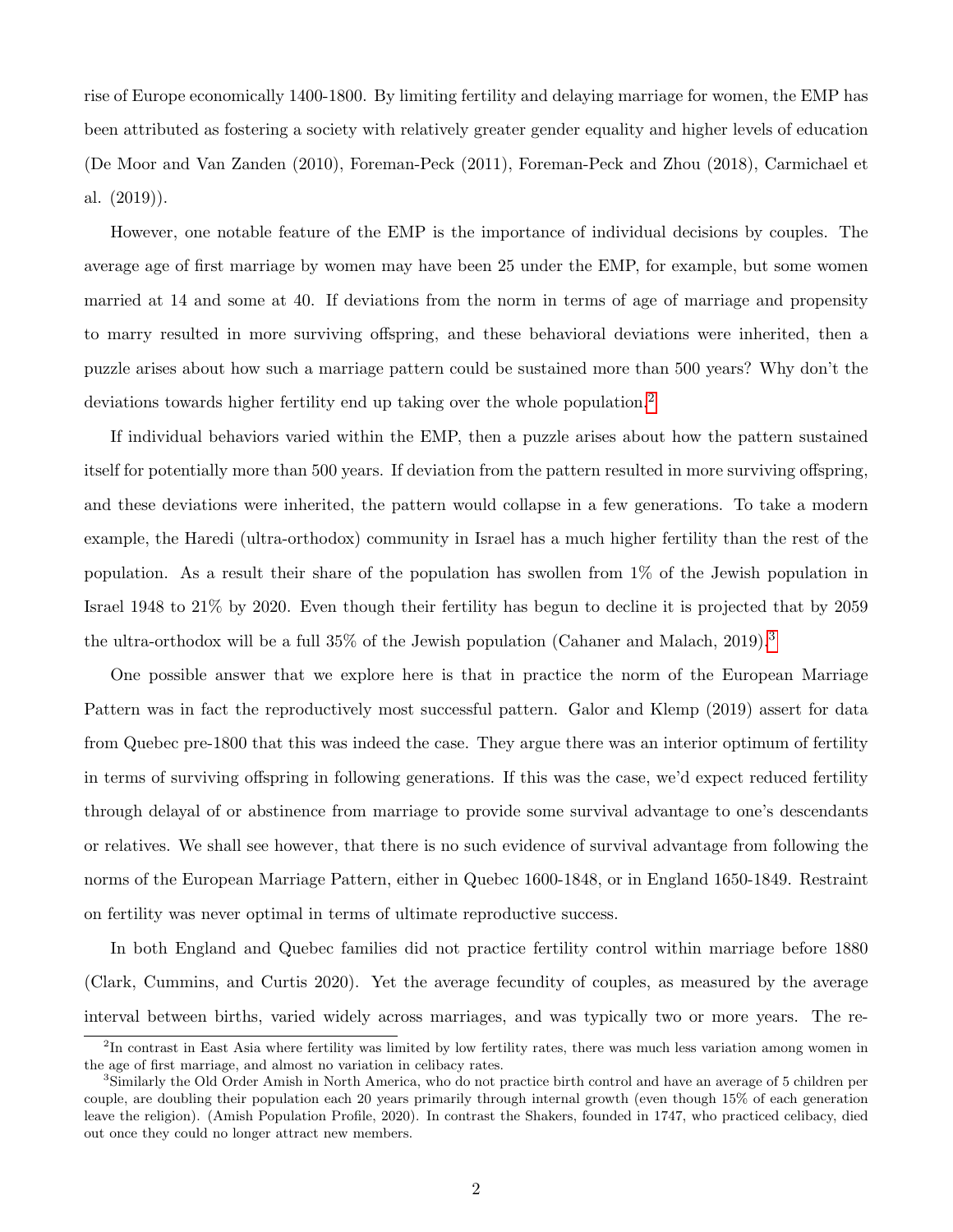productive biology and/or coital frequency of couples varied significantly. If lower birth intervals were associated with more surviving children, then again across hundreds of years there should be selective pressures towards lower birth intervals. Again we find that there is no such interior optimum. Using the first birth interval as a metric of fecundity, the shorter the interval between marriage and first birth, the greater is netfertility.[4](#page-0-0)

What we show in this paper is that the European Marriage Pattern survived because fertility increasing behaviors — early marriage, a high propensity to marry, and short birth intervals — were not significantly inherited at the familial level. Indeed there is an ecological prediction that if an environment is constant, as can be argued for European society 1350-1800, any trait correlated with fitness should have a heritability of zero, or else not vary substantially across the population.[5](#page-0-0)

This lack of individual heritability has two potential sources. The first is that reproductive behaviors were indeed homogeneous across families. The variations in European Marriage Pattern behaviors across individuals were not the product of different reproductive strategies, but instead random shocks within a common behavioral approach to marriage and reproduction. Children were indeed strongly inheriting parent behaviors, except what they were inheriting was a common approach to marriage and reproduction, and not the actual realizations. We show however, by considering siblings, that reproductive behavior did actually vary across families. Siblings were indeed correlated in fertility outcomes. The lack of correlation between parents and children in reproductive behaviors thus does imply an absence of heritability for these traits.

The second potential source of the lack of individual heritability, despite the persistence of the EMP across many generations, is that children acquired a cultural disposition towards the European Marriage Pattern from society as a whole, not their own parents. The data does show that children within a family correlated more with their siblings on fertility behavior than they did with their parents. These findings thus leave us with a puzzle: what explains this cultural transmission from generation to generation?

<sup>&</sup>lt;sup>4</sup>This is true even when we censor the first birth interval to no less than 10 months to rule out cases of premarital intercourse. <sup>5</sup>This is an interpretation of Fisher's Fundamental Theorem. See Murphy and Knudsen, 2002, p. 236 and Frank and Slatkin, 1992.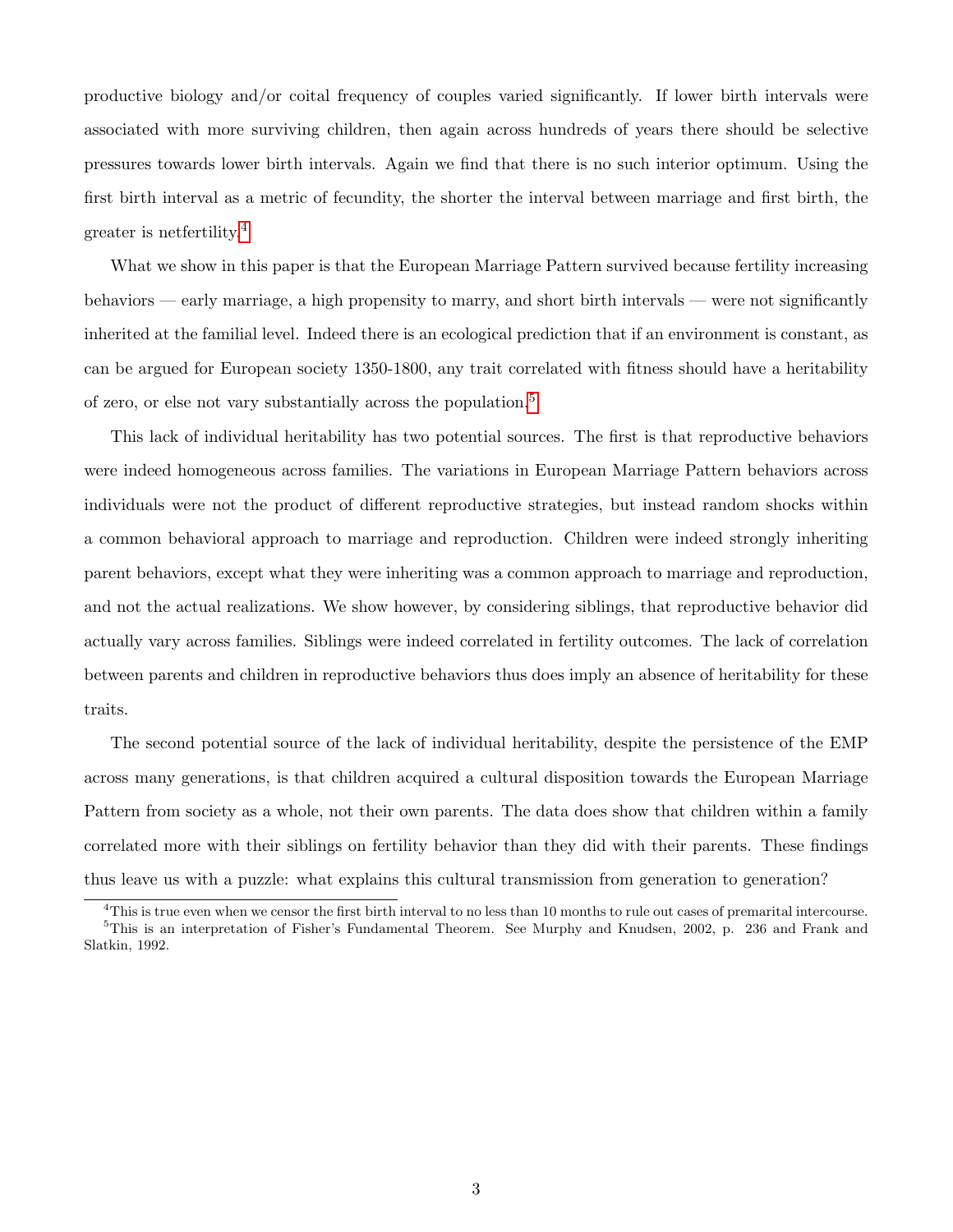# 2 Description of the databases

#### 2.1 Families of England

The Families of England is a genealogical database created by identifying all known holders of a set of rarer surnames in England 1650-2021. The period of unrestricted fertility within marriage in England and Wales extends for men and women in this database born 1650-1849 (See Clark, Cummins and Curtis, 2020). In this period there are 90,543 people in the database, with 45,716 with age at first marriage, 30,351 with complete records of child births, and a total of 98,437 children born.

The outline statistics for age at marriage, percent celibate, and first birth interval in table [1](#page-3-0) show clearly the European Marriage Pattern. Indeed for this database the marriage pattern is remarkably stable all the way from those born  $1650$  $1650$  $1650$  to  $1849$ .<sup>6</sup> Table [1](#page-3-0) shows the marriage parameters for anyone reaching age 21 before death. We can also calculate these marriage parameters just for those who reach age 40. This has little effect on the proportion never marrying, but does raise the average ages of marriage by about 1 year. One advantage of the FOE database is that it follows also people who migrate from England and Wales, for at least one generation.

The nature of the Families of England database is that it follows fertility in all males, but does not capture all marriages for females. Thus while the male celibacy rate should be accurate, celibacy for females is overestimated because of missing marriages.

| Period    | Births |      | M, age at first marriage. F, age at first marriage. M, cel. $40+$ F, cel. $40+$ |    |    | - FBI |
|-----------|--------|------|---------------------------------------------------------------------------------|----|----|-------|
| 1650-1699 | 3.421  | 27.3 | 24                                                                              | 14 | 10 | 1.97  |
| 1700-1749 | 6.576  | 27.7 | 24.6                                                                            | 13 | 11 | 2.90  |
| 1750-1799 | 17.812 | 27.8 | 24.8                                                                            | 13 | 17 | 3.39  |
| 1800-1849 | 54.239 | 27.7 | 25                                                                              | 13 | 18 | 3.51  |

<span id="page-3-0"></span>Table [1:](#page-3-0) Outline Statistics for FOE, Births 1650–1849

Note: Definite celibacy is defined as dying at age 40 or greater without having a spouse recorded. FBI is the interval between marriage and first birth in years.

<sup>&</sup>lt;sup>6</sup>In this respect the data does not show the decline in marriage ages, and increase in fraction marrying reported by Wrigley et al., 1997, for England 1740–1837.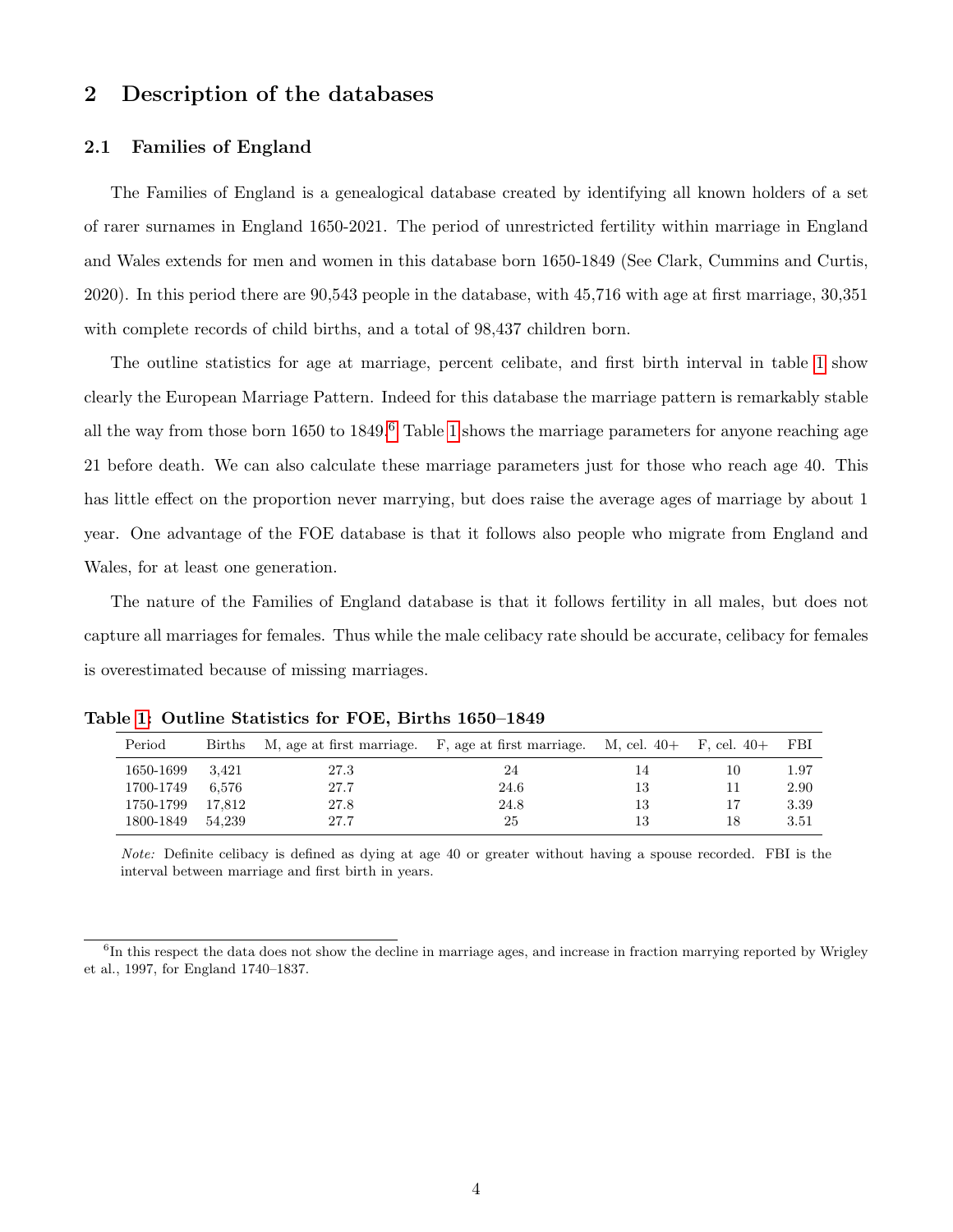| Period    | <b>Births</b> | M, age at first marriage. | F, age at first marriage. | M, cel. 40+ | $F,$ cel. $40+$ | FBI  |
|-----------|---------------|---------------------------|---------------------------|-------------|-----------------|------|
| 1600-1649 | 214           | 26.9                      | 15.5                      | 15          |                 | 2.85 |
| 1600-1699 | 15.194        | 27.4                      | 21.2                      |             | 8               | 1.50 |
| 1700-1749 | 73.077        | 27                        | 23.1                      |             | 6               | 1.34 |
| 1750-1799 | 246.663       | 26.4                      | 23.4                      |             | 4               | 1.38 |
| 1800-1828 | 291.164       | 24.7                      | 22                        |             |                 | 1.40 |

<span id="page-4-0"></span>Table [2:](#page-4-0) Outline Statistics for IMPQ, Births 1600–1828

Note: Definite celibacy is defined as dying at age 40 or greater without having a spouse recorded. Note that the seeming decline in definite celibacy starting around 1750 is likely due to the lack of observed deaths after 1849; only individuals who died relatively young are observed as celibate. FBI is the interval between marriage and first birth in years.

### 2.2 IMPQ

The IMPQ is a database of linked vital records from Quebec of all births by family 1600-1849, as well as all intergenerational links. After 1849 the database records only marriages, but not births or deaths. To cover all children reaching age 21, we only consider births up to 1828. This database has the advantage of following the entire Quebec population. It does not follow people who leave Quebec to live elsewhere in Canada or abroad. But for those born 1828 or before, this would be a very small share of the population.

Table [2](#page-4-0) shows the same summary statistics for marriages in this population also. This also shows clearly a version of the European Marriage Pattern after 1650, though with lower rates of celibacy than for England. In the first period the age of first marriage of women was very low and outside the European Marriage Pattern norms. But this was a period where there was a significant shortage of women in the colony, with brides being imported from France specifically with marriage as the plan.

In both populations we see that the European Marriage Pattern is stable across hundreds of years, with no decline in ages of first birth, in celibacy rates, or in the first birth interval.

## 3 The Intergenerational Stability of the EMP

#### 3.1 Age at marriage

Figure [1](#page-5-0) shows the lifetime fertility of women born in England 1650–1849, measured as numbers of children attaining age 21, as a function of their age at first marriage (by equally-sized bins of age at first marriage). Women marrying young have the highest net fertility.

A test that there are no second generational impacts of the age of women at first marriage in the first generation is provided by looking at the numbers of grandchildren surviving to age 21 per married child by the age of grandmother at first marriage. This is also shown in figure ??. In terms of numbers of adult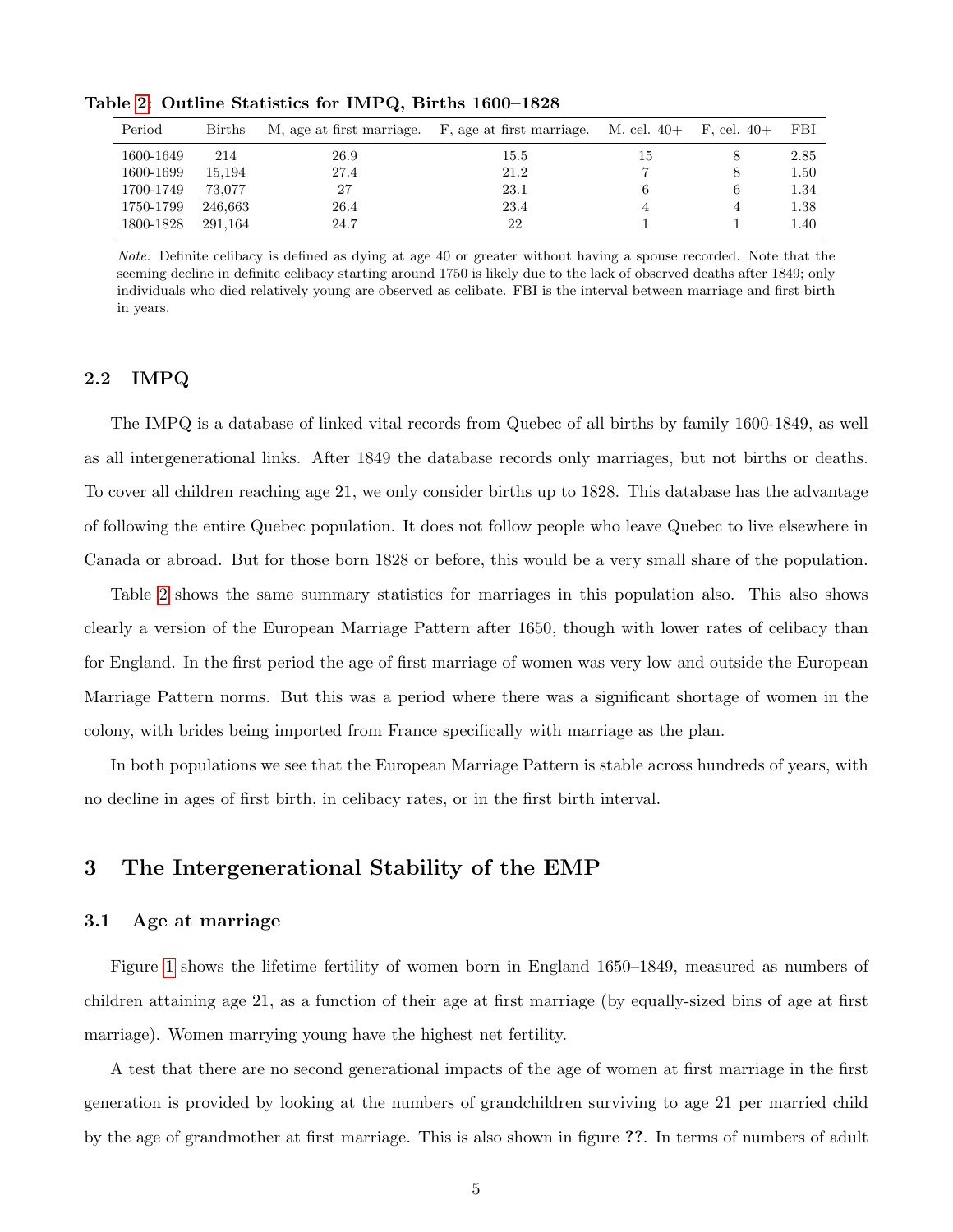grandchildren, younger age at first marriage still produced the most children, but their children do not appear substantially different.

<span id="page-5-0"></span>Figure [2](#page-6-0) shows the same data as for figure [1,](#page-5-0) but this time for women born in Quebec 1600–1788.



#### Figure [1:](#page-5-0) Age of First Marriage and Descendants, England

Note: Data averaged over 10 equal sized bins of marriage age. Best fit line shown. Sample includes all women born in England and Wales 1650-1849 with complete fertility observed. The number of grandchildren per married child only includes married children born in England and Wales 1650-1849 with complete fertility observed and their offspring.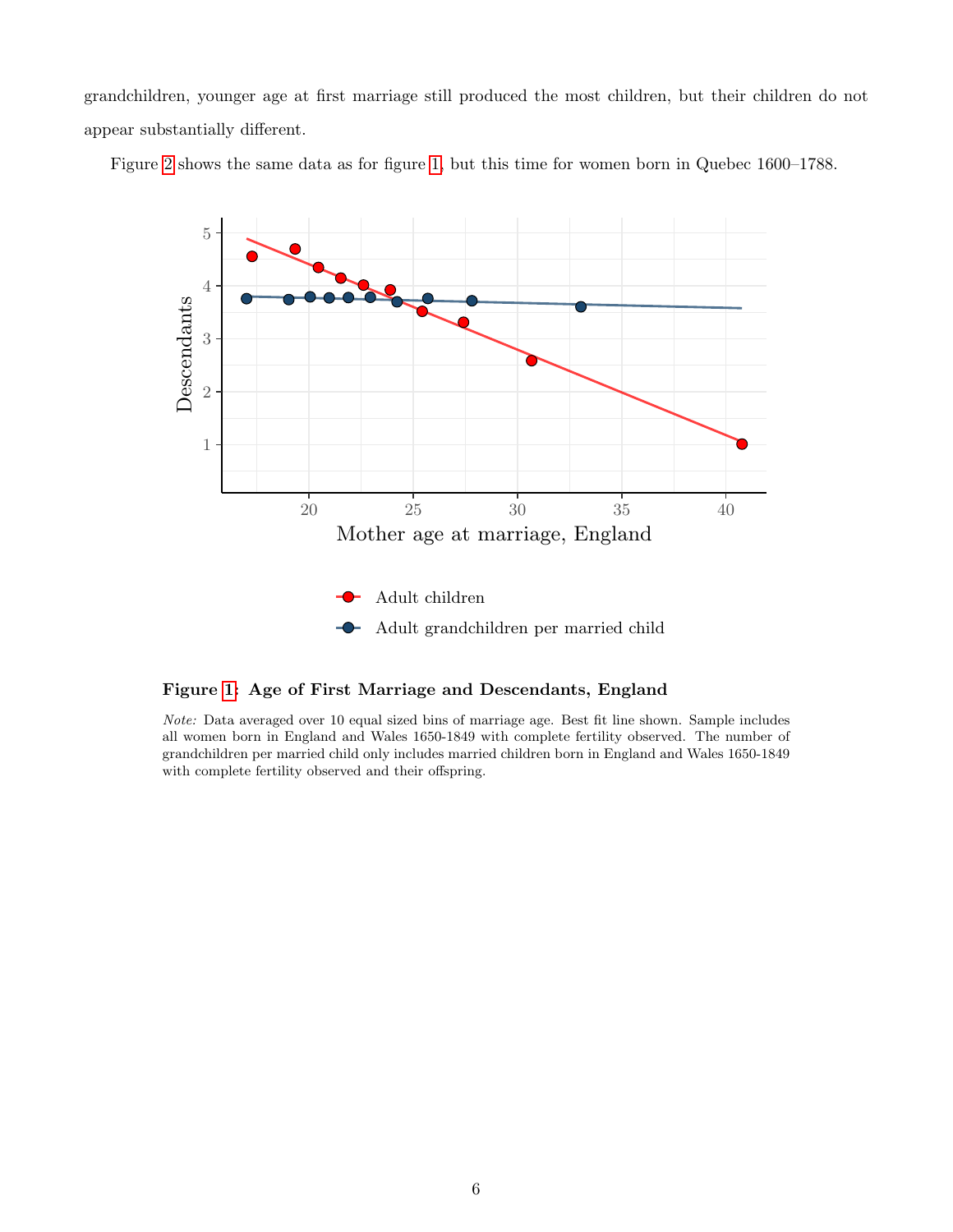<span id="page-6-0"></span>

Figure [2:](#page-6-0) Age of First Marriage and Descendants, Quebec

Note: Data averaged over 10 equal sized bins of marriage age. Best fit line shown. Sample includes all women born in Quebec 1600-1788 (so complete fertility is observed) and all children born in Quebec 1600-1849. The number of grandchildren per married child only includes married children born in 1600-1788 (so complete fertility is observed) and their offspring.

For both England and Quebec the grandchild numbers show that we cannot, as Galor and Klemp (2019) attempts to do for Quebec, explain the persistence of the European Marriage Pattern across many generations through positing that reduced fertility optimizes numbers of survivors across multiple generations. In terms of survival there is no sign of any quality-quantity trade-off in the first generation. The younger grandmothers have more surviving grandchildren in both societies.

The data in figures ?? and [2](#page-6-0) thus reinforce the puzzle of the persistence, across multiple generations, of the European Marriage Pattern. Deviations from the pattern in the form of younger marriage ages by women are associated even in the second generation with greater numbers of surviving grandchildren. In England 72% of the second generation of wives had a mother who was less than 25 at first marriage, even though 25 was the mean age at first marriage for women born in England 1650-1849 (table [1\)](#page-3-0). Then 74% of next generation of children in England surviving to age 21 had a grandmother less than 25 at first marriage. If marital behaviors were significantly inherited then we would see over time a decline in the average age at marriage in both England and Quebec.

However, already in figures ?? and [2](#page-6-0) we see sign of why the European Marriage Pattern could maintain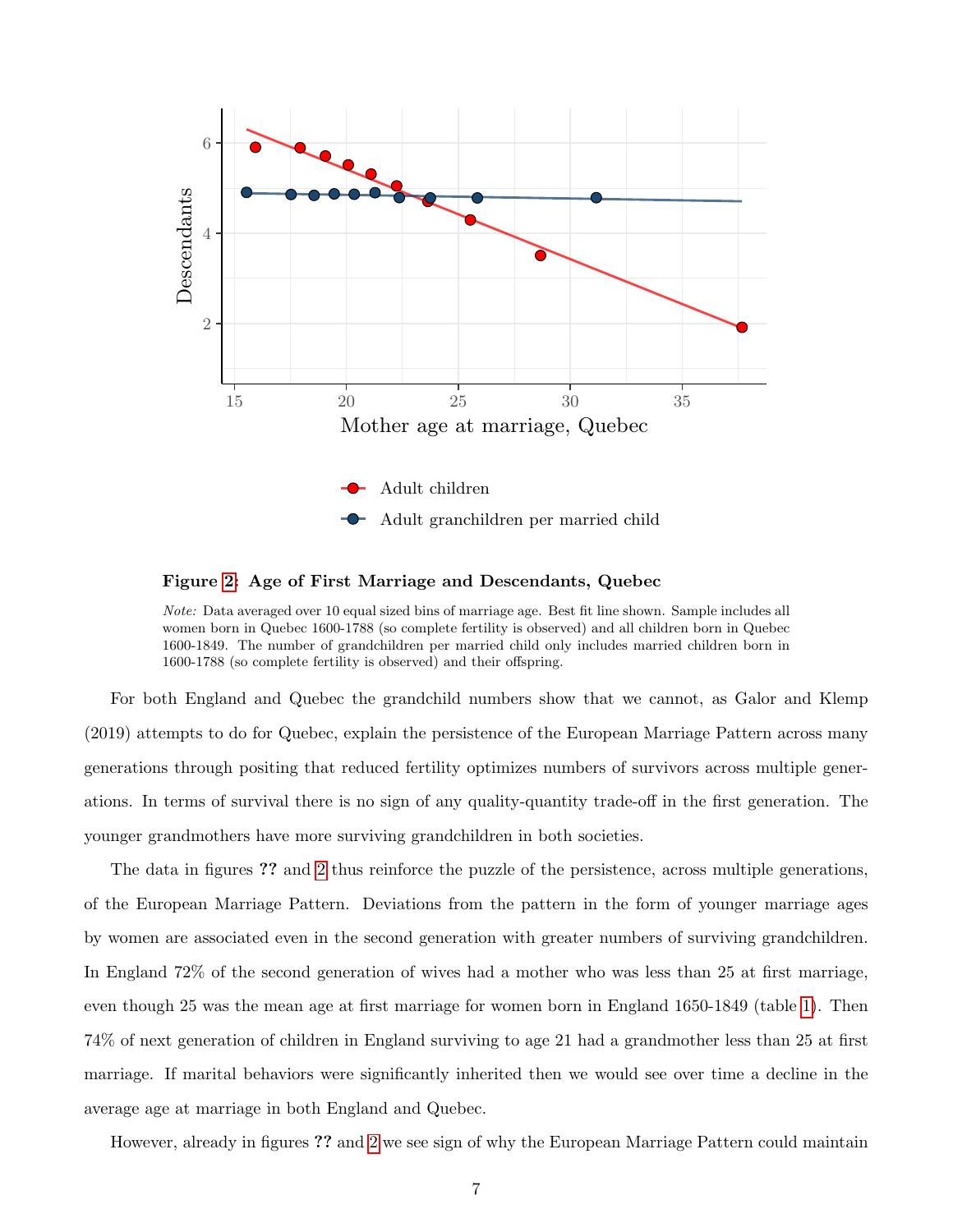itself unchanged over time. For the 74% of grandchildren in England having a grandmother aged less than 25 years compared to 72% of children implies that there was little inheritance of age at first marriage. Otherwise the differential in numbers of surviving offspring would have widened further in favor of younger grandmothers by the time of the third generation.

Table [3](#page-7-0) confirms that there was little inheritance of female age at first marriage for daughters or daughters in law in both England and Quebec. The intergenerational correlation of age at first marriage was only in the range 0.05–0.09. This meant that the average daughter or daughter in law in England, for example, married for the first time 3 years later than her mother or mother in law. Daughters and daughters in law conformed more closely to the norms of the European Marriage Pattern than did their mothers or mothers in law. They moved closer to average social practice in terms of age of marriage, and away from their parents' example. Thus the daughter of an English woman who marriage first at age 15 would typically marry first at age 24, just one year below the social average. We discuss below what would explain this pattern of inheritance.

|                                         | Mother's age at first marriage |                       |                       |                       |
|-----------------------------------------|--------------------------------|-----------------------|-----------------------|-----------------------|
|                                         | England                        | England               | Quebec                | Quebec                |
| Daughter's age at first marriage        | $0.091***$<br>(0.009)          |                       | $0.061***$<br>(0.003) |                       |
| Daughter in law's age at first marriage |                                | $0.053***$<br>(0.008) |                       | $0.050***$<br>(0.003) |
| N                                       | 12.142                         | 14.824                | 153,396               | 132,154               |

<span id="page-7-0"></span>Table [3:](#page-7-0) The Intergenerational Correlation of Female Age at First Marriage

Note: England sample includes all parents and children born in England and Wales 1650-1849 who have complete fertility observed. Quebec sample includes all parents and children born in Quebec 1600- 1788 (so complete fertility is observed.) Correlations computed by first standardizing each variable by dividing by one standard deviation then by simple linear regression. Standard errors in parentheses. <sup>∗</sup>p<0.10; ∗∗p<0.05; ∗∗∗p<0.01.

### 3.2 Celibacy

A second feature of the European Marriage Pattern was the significant fraction of women and men remaining celibate throughout their lives. This is illustrated in both England and Quebec in tables 1 and 2. Since the children of each generation come exclusively from those who were not celibate, again a puzzle arises as to how this cultural pattern persisted across many generations?

One solution would be that celibate and childless individuals aid the reproductive success of their married siblings. Some celibacy, at the kin level, could be a behavior which maximizes reproductive success. Therefore, in figures [3](#page-9-0) and [4](#page-10-0) below, we plot the number of children (surviving to  $21+$ ) per sibling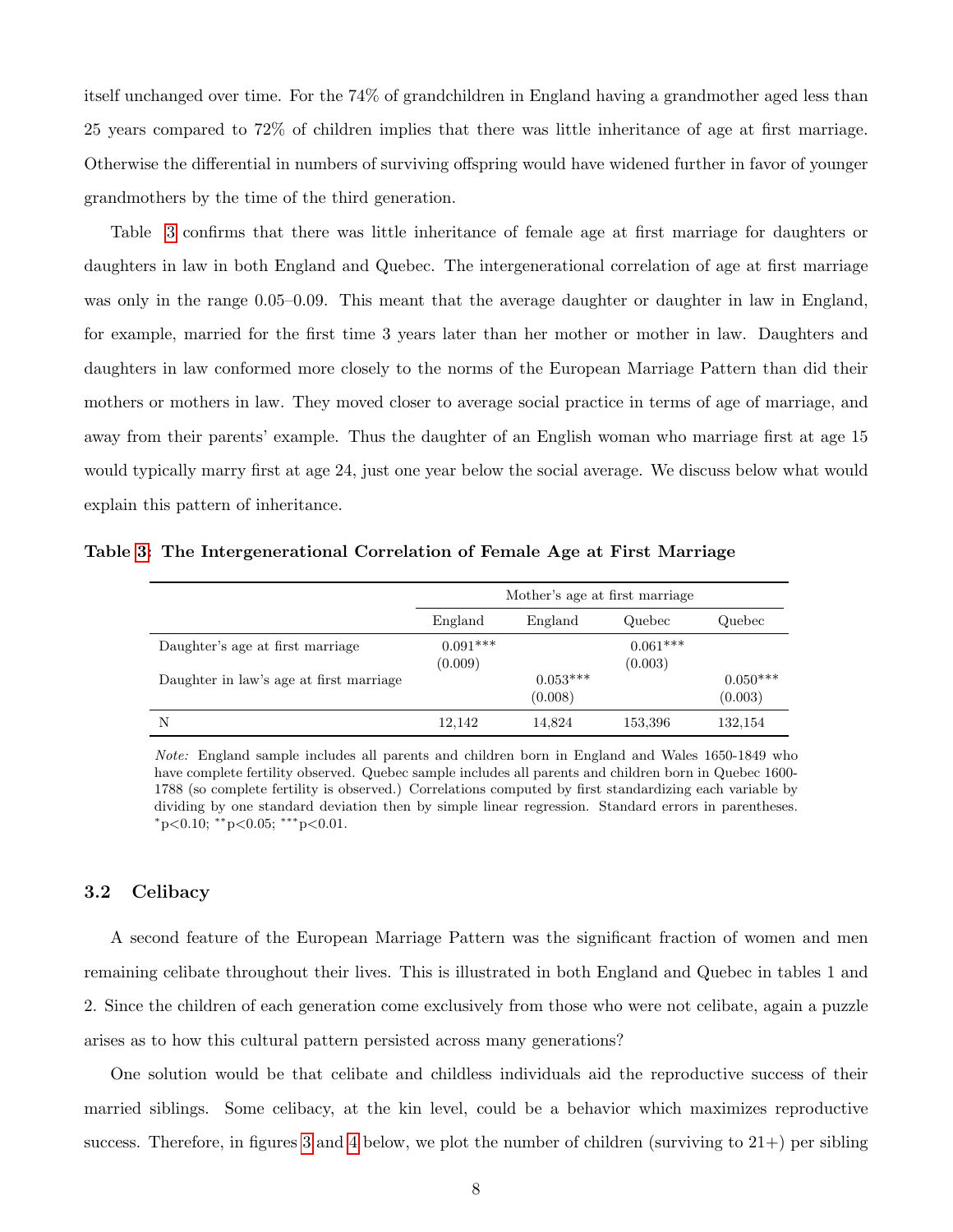in each family in England and Quebec, and the number of children (surviving to  $21+$ ) per married child, as a function of the fraction of siblings celibate at age 40.

As shown in these figures, the greater the fraction of siblings who are celibate, the lower is overall reproductive success per child. The greater the fraction celibate the lower the numbers of adult children per sibling in both England and Quebec. There is no interior optimum in terms of celibacy for reproductive success. Further there is no sign that celibate siblings had any positive effect on the reproductive success of their married siblings. The figures also show as a function of the share of siblings celibate, that a higher fraction celibate was not associated with a greater number of surviving children per married sibling. In England celibate siblings seem to have had no effect on their married counterparts. In Quebec the figure suggests a negative relationship between the fraction of siblings celibate and the reproductive success of married siblings.<sup>[7](#page-0-0)</sup>

If the tendency to marry was significantly inherited then we should observe over time a decline in the fraction unmarried in both these societies. However, again the tendency to marry was weakly inherited within families across generations. Table [4](#page-10-1) shows the intergenerational correlation in celibacy rates. It looks at the correlation of a mother's children's celibacy rates with each child's children's celibacy rate, divided into female and male children.

 $^7$ This is not necessarily a causal relationships. It is likely that the tendency for siblings to be celibate and other factors that reduce fertility, such as age at first marriage, were correlated.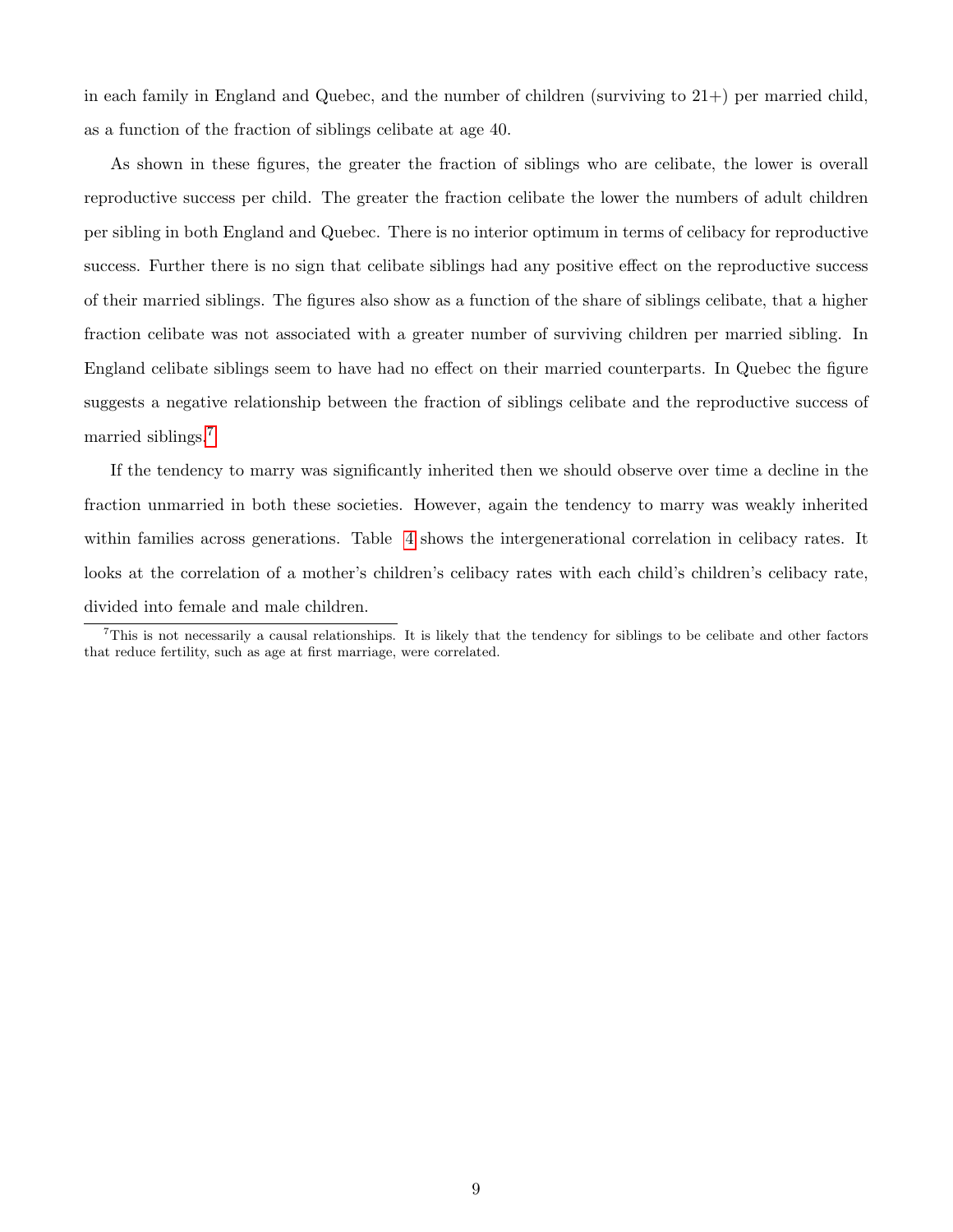<span id="page-9-0"></span>

## Figure [3:](#page-9-0) First Birth Interval and Reproductive Success, England

Note: Data averaged over 10 equal sized bins of sibship celibacy rate. Best fit line shown. Sample restricted to all siblings born in England and Wales 1650-1849 with complete fertility observed, whose mother's complete fertility is observed. As celibacy was somewhat unusual, the sample is further restricted to families where at least one sibling was celibate in order to more clearly show the relationship between celibate siblings and fertility.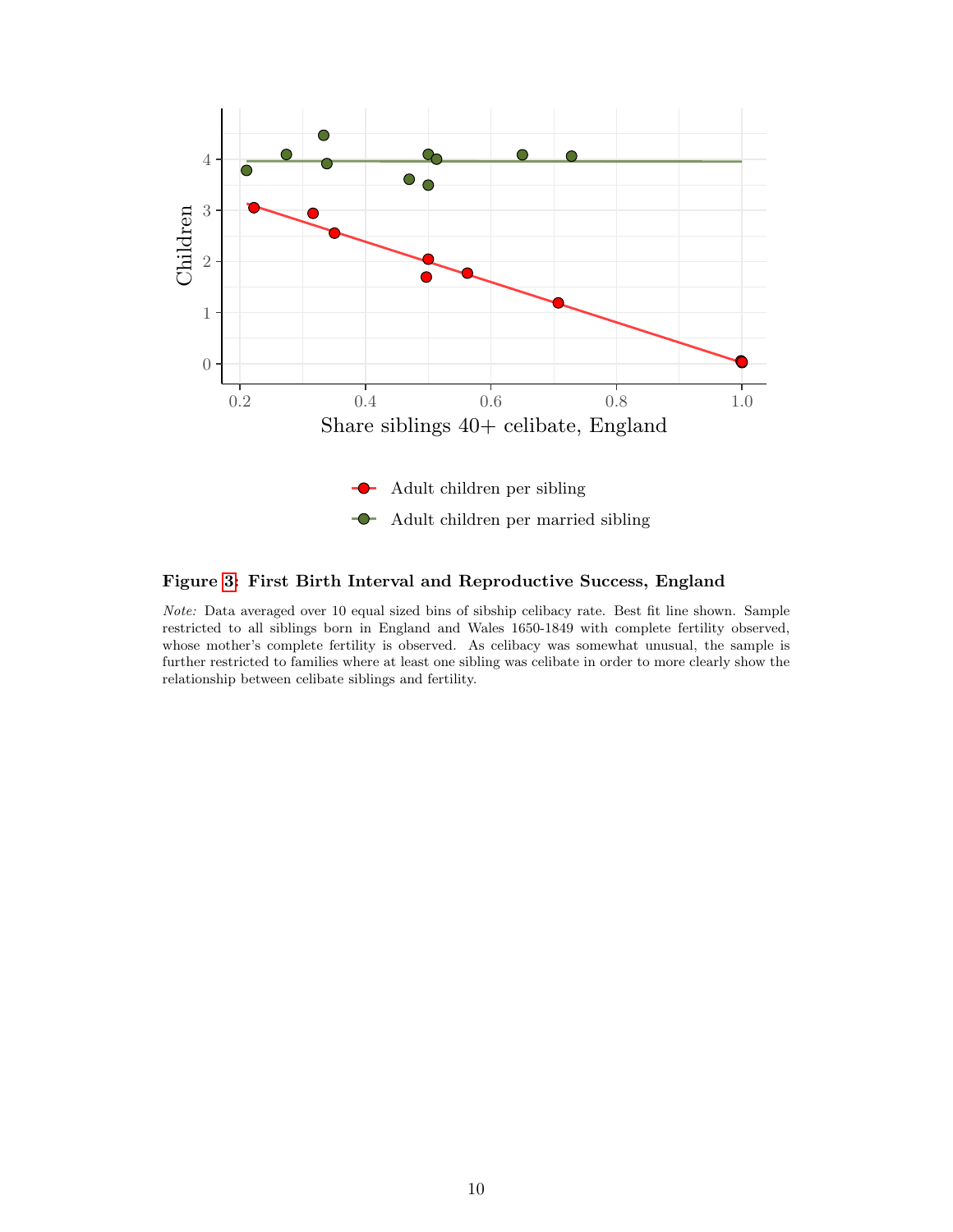<span id="page-10-0"></span>

#### Figure [4:](#page-10-0) First Birth Interval and Reproductive Success, Quebec

Note: Data averaged over 10 equal sized bins of sibship celibacy rate. Best fit line shown. Sample restricted to all siblings born in Quebec 1650-1788 (so complete fertility is observed) whose mother's complete fertility is observed, and all children born in Quebec 1600-1849. As celibacy was somewhat unusual, the sample is further restricted to families where at least one sibling was celibate in order to more clearly show the relationship between celibate siblings and fertility.

<span id="page-10-1"></span>Table [4:](#page-10-1) The Intergenerational Correlation of Tendency Towards Celibacy

|                                    | Mothers's share children celibate |                       |                       |                       |  |
|------------------------------------|-----------------------------------|-----------------------|-----------------------|-----------------------|--|
|                                    | England                           | England               | Quebec                | Quebec                |  |
| Daughter's share children celibate | 0.059<br>(0.041)                  |                       | $0.052***$<br>(0.005) |                       |  |
| Son's share children celibate      |                                   | $0.097***$<br>(0.014) |                       | $0.037***$<br>(0.005) |  |
| N                                  | 594                               | 4,929                 | 45,427                | 41.227                |  |

Note: England sample includes all parents and children born in England and Wales 1650-1849 who have complete fertility observed and survived to at least age 40. Quebec sample includes all parents and children born in Quebec 1600-1788 (so complete fertility is observed) who survived to at least age 40. Correlations computed by first standardizing each variable by dividing by one standard deviation then by simple linear regression. Standard errors in parentheses.  $*_{p<0.10;}$  \*\* $_{p<0.05;}$  \*\*\* $_{p<0.01.}$ 

As can be seen, the correlation is low, only in the order of 0.03-0.10. This means that though families with higher marriage rates produce more grandchildren, these grandchildren inherit very little of the previous generations tendency to higher marriage rates. If the average marriage rate was 0.90, then a family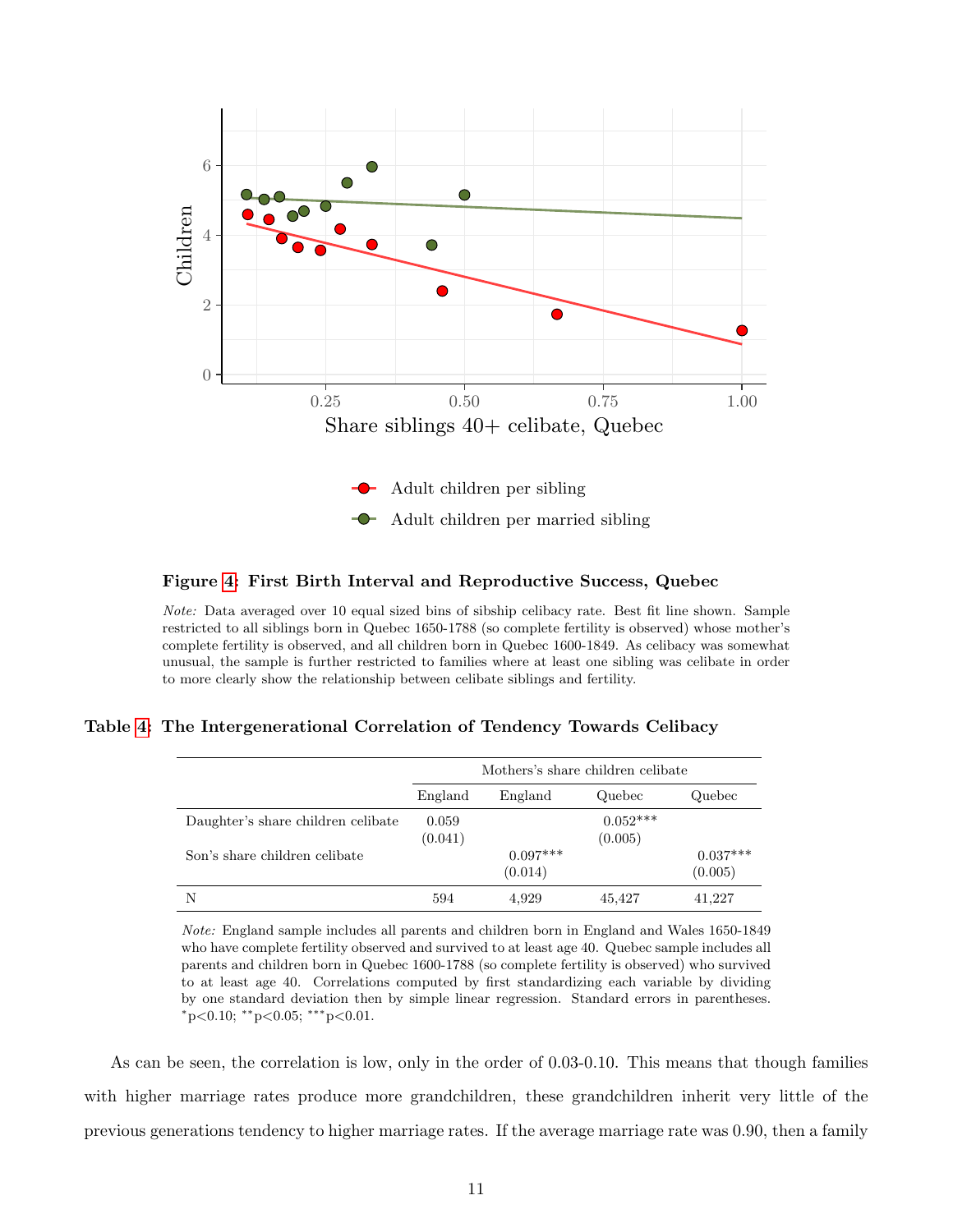with universal marriage among siblings would have an expected marriage rate for the next generation of 0.905. There was very weak selective pressure on marriage rates, and thus again the European Marriage Pattern could survive.

Indeed remarkably while all children came from parents who had not chosen celibacy, their children on average chose celibacy at rates similar to the general population, little influenced by the family background with regards to celibacy.

#### 3.3 Fecundity

There were significant differences across couples in their fecundity within marriage. Fecundity is often measured in pre-industrial populations using the first birth interval — the time between marriage and the first birth (Klemp and Weisdorf (2018), Galor and Klemp (2019)). But this is problematic for populations with the European Marriage Pattern, since sex before marriage was common, so that many births occur before 38 weeks of the marriage. In the Families of England database, for example, 22% of first births are within the first 38 weeks of marriage. The first birth interval is then sometime measured starting at 38 weeks to exclude such premarital conceptions. But that means that less fecund couples who engaged in premarital sex will be included among the genuinely fecund who engaged in sex only after marriage. Here we look at net fertility as a function of the first birth interval, where we also include the interval 0-38 weeks as reflecting through premarital sex another form of reproductive behavior.

Figure [5](#page-12-0) shows for England total births per woman, as well as children surviving to age 21, for first birth intervals between 0 and 5 years. Figure [6](#page-13-0) shows the same information for Quebec.

In terms of reproductive success optimal fecundity was the shortest birth interval. Indeed, not only do mothers with the shortest birth interval have the most births, they also have the largest fraction of children surviving to age 21. There is no sign that less fecund parents have better survival rates for their offspring, so that there is a quantity-quality trade-off in terms of net fertility. Once again there will be a selective pressure towards the children of more fecund women in the next generation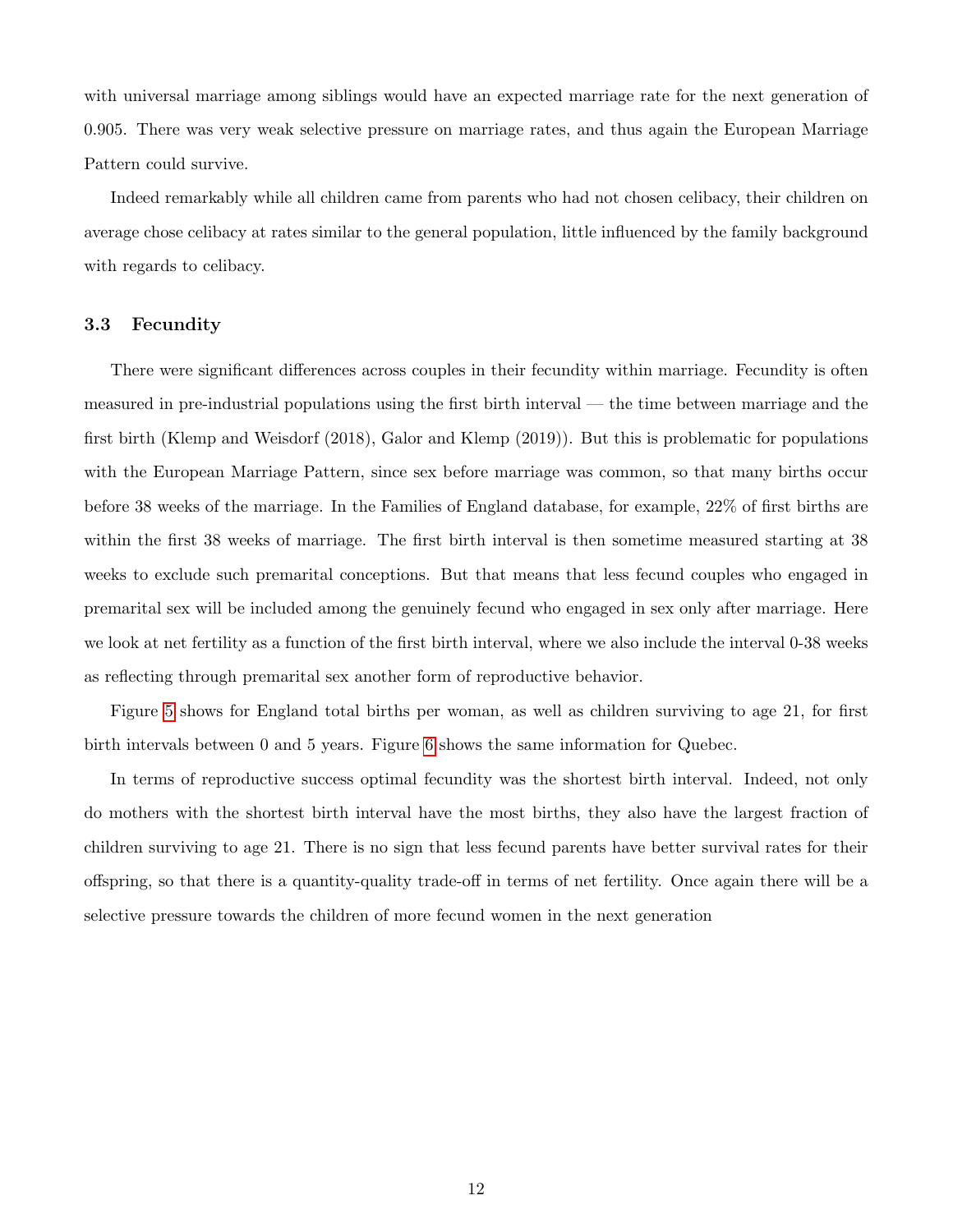<span id="page-12-0"></span>

## Figure [5:](#page-12-0) First Birth Interval and Reproductive Success, England

Note: Data averaged over 10 equal sized bins of first birth interval. Best fit line shown. Dashed line shows a first birth interval of 38 weeks. Sample includes all women born in England and Wales 1650-1849 with complete fertility observed and a first birth interval of 0-5 years. The number of grandchildren per married child only includes married children born in England and Wales 1650-1849 with complete fertility observed and their offspring.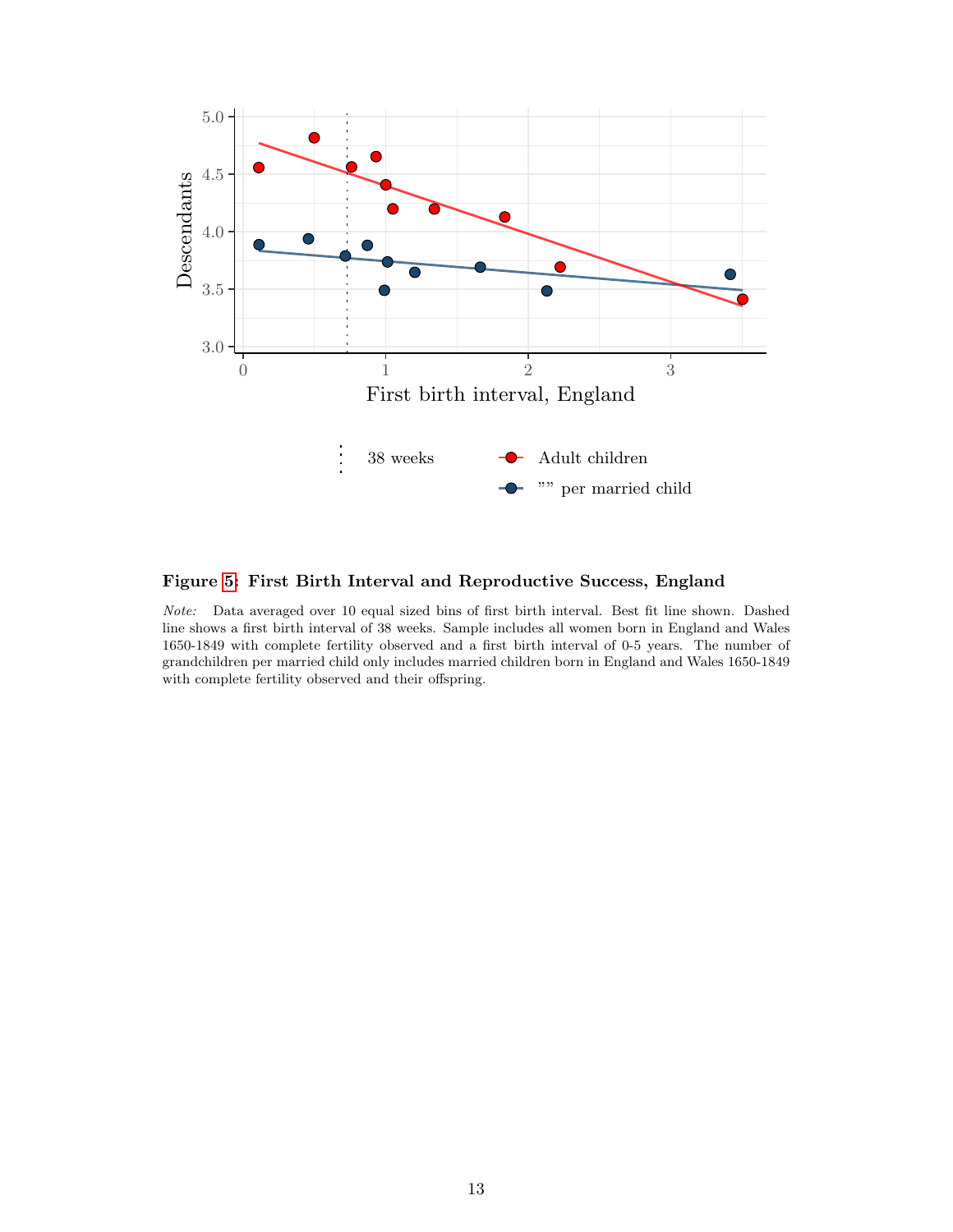<span id="page-13-0"></span>

### Figure [6:](#page-13-0) First Birth Interval and Reproductive Success, Quebec

Note: Data averaged over 10 equal sized bins of first birth interval. Best fit line shown. Dashed line shows a first birth interval of 38 weeks. Sample includes all women born in Quebec 1650-1788 (so complete fertility is observed) with a first birth interval of 0-5 years and all children born in Quebec 1600-1849. The number of grandchildren per married child only includes married children born in Quebec 1650-1788 (so complete fertility is observed) and their offspring.

<span id="page-13-1"></span>Table [5:](#page-13-1) The Intergenerational Correlation of First Birth Interval

|                                | Mothers's adjusted FBI |                  |                       |                       |
|--------------------------------|------------------------|------------------|-----------------------|-----------------------|
|                                | England                | England          | Quebec                | Quebec                |
| Daughter's adjusted FBI        | $-0.009$<br>(0.037)    |                  | $0.028***$<br>(0.006) |                       |
| Daughter in law's adjusted FBI |                        | 0.020<br>(0.015) |                       | $0.030***$<br>(0.007) |
| N                              | 727                    | 4,187            | 29,261                | 22,167                |

Note: England sample includes all parents and children born in England and Wales 1650-1849 who have complete fertility observed. Quebec sample includes all parents and children born in Quebec 1600-1788 (so complete fertility is observed). First birth interval adjusted by partialling out age at first marriage fixed effects for the mothers, daughters, and daughters in law. Correlations computed by first standardizing each variable by dividing by one standard deviation then by simple linear regression. Standard errors in parentheses.  $*p<0.10$ ;  $*p<0.05$ ;  $**p<0.01$ .

Table [5](#page-13-1) shows the intergenerational correlations of first birth intervals. Since there is a connection between mother's age and fecundity and mother's age is weakly heritable, we first age adjust the first birth interval to correspond to women marrying at age 24. These correlations are in the range 0.00-0.03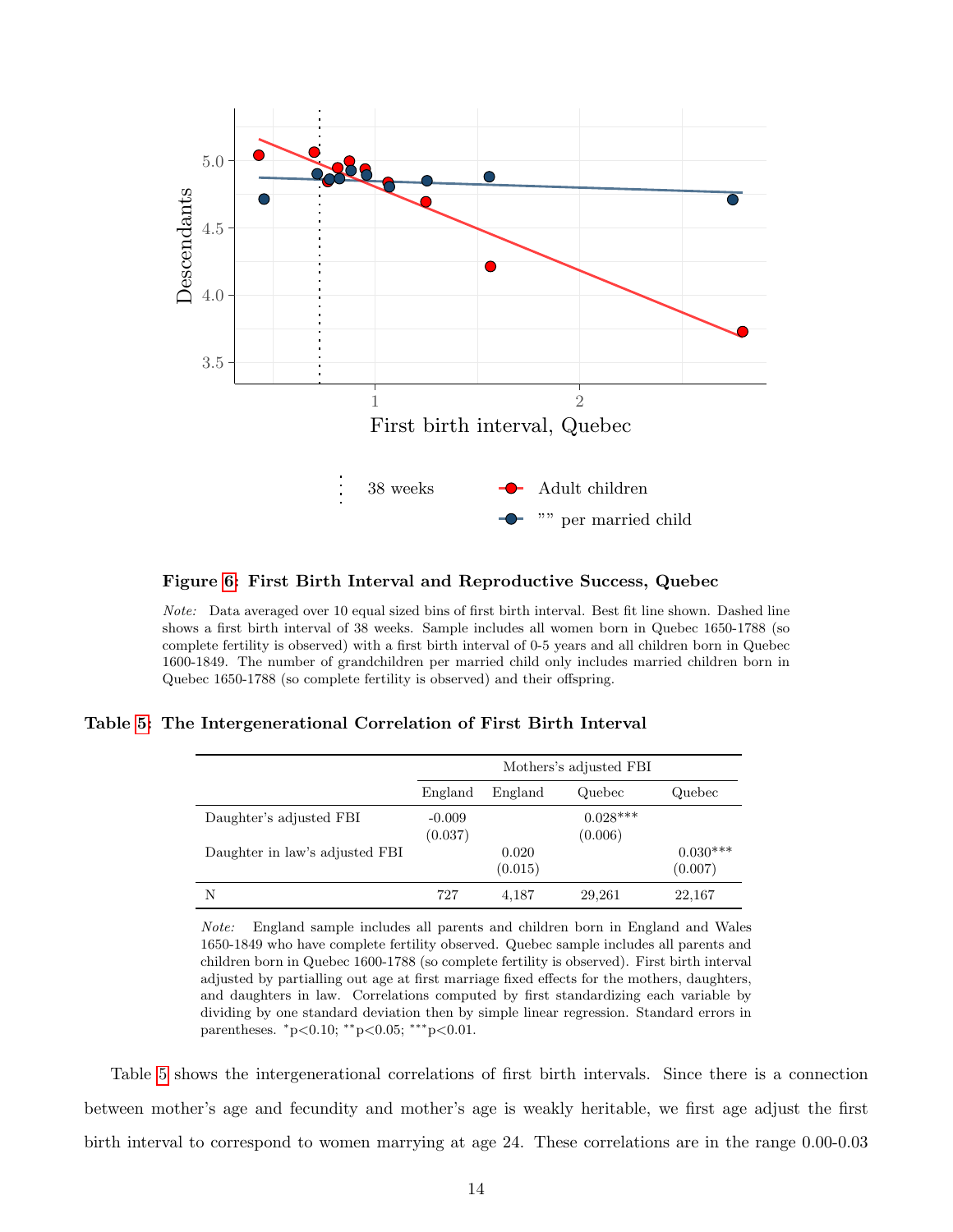Again the correlations, though often statistically significant, are extremely low. Interestingly they are also very similar between England and Quebec. There was little selective pressure towards either behaviors or biology that generated shorter birth intervals.

Again, note that these analyses include couples who gave birth before 38 weeks. This include couples who engaged in premarital sex as well as those who gave birth to premature children. Interestingly there is indication in both figures that such early births were associated with greater descendants, implying that breaking the strong social norms against premarital sex increased the number of one's descendants. However, this such behavior was so weakly inherited that there was no demographic pressure to erode the norm.

# 4 Heritability of Net Fertility

Here we consider the heritability of net fertility, defined as the numbers of children living to age 21 or greater, for families in the period before fertility control within marriage. In these years because of a great range across individuals in the numbers of adult children they produced, a large fraction of the surviving children come from the largest families. As figure [7](#page-15-0) shows for England, before 1850 two thirds of all children surviving to age 21 come from the one third of men who had 5 or more adult children. Again if reproductive success was a hereditable trait then the characteristics of the population would be changing over time in terms of reproductive success. Figure [8](#page-16-0) shows a similar pattern, albeit with larger average family sizes, for Quebec.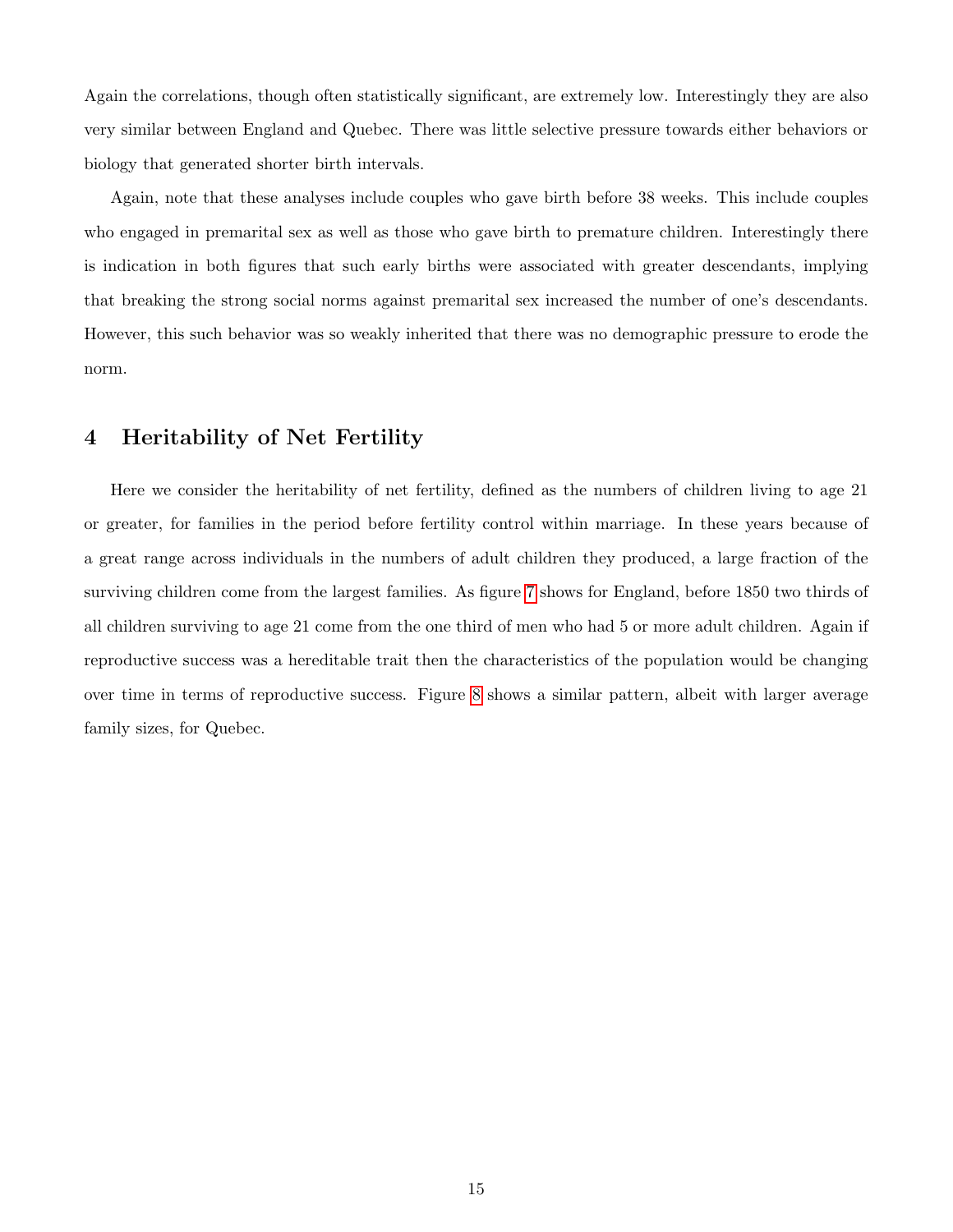<span id="page-15-0"></span>

Figure [7:](#page-15-0) Shares of Child Generation from Different Sibship Sizes, England

Note: Adult children defined as the number of children surviving to age 21+. Sample includes all married men born in England and Wales 1650-1849 with complete fertility observed.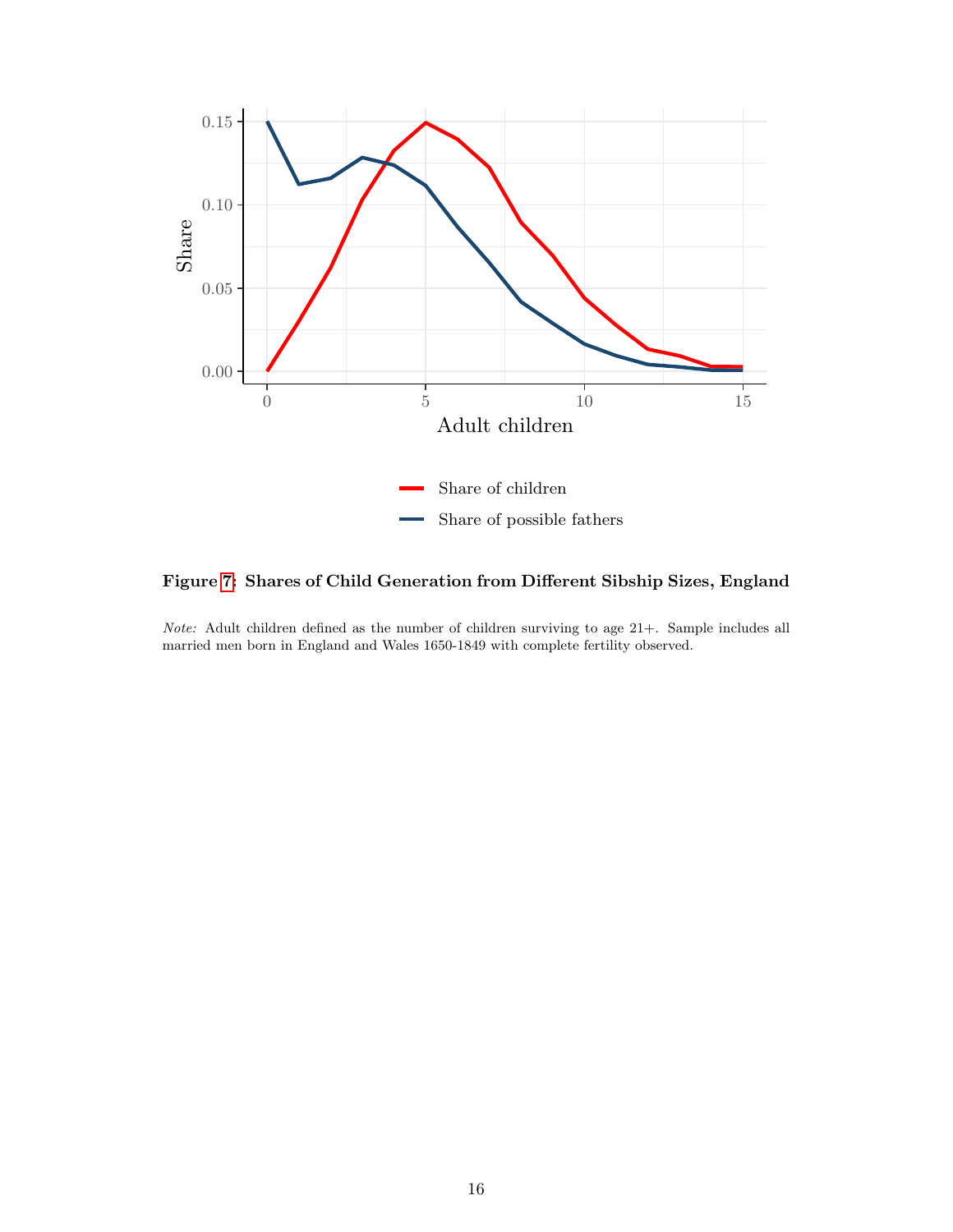<span id="page-16-0"></span>

Figure [8:](#page-16-0) Shares of Child Generation from Different Sibship Sizes, Quebec

Note: Adult children defined as the number of children surviving to age 21+. Sample includes all married men born in Quebec 1600-1788 (so complete fertility is observed).

Table [6](#page-17-0) shows the correlation between reproductive success of fathers and mothers and all children, as well as sons and daughters. In all cases, the correlations are very small, in the order of 0.04-0.07.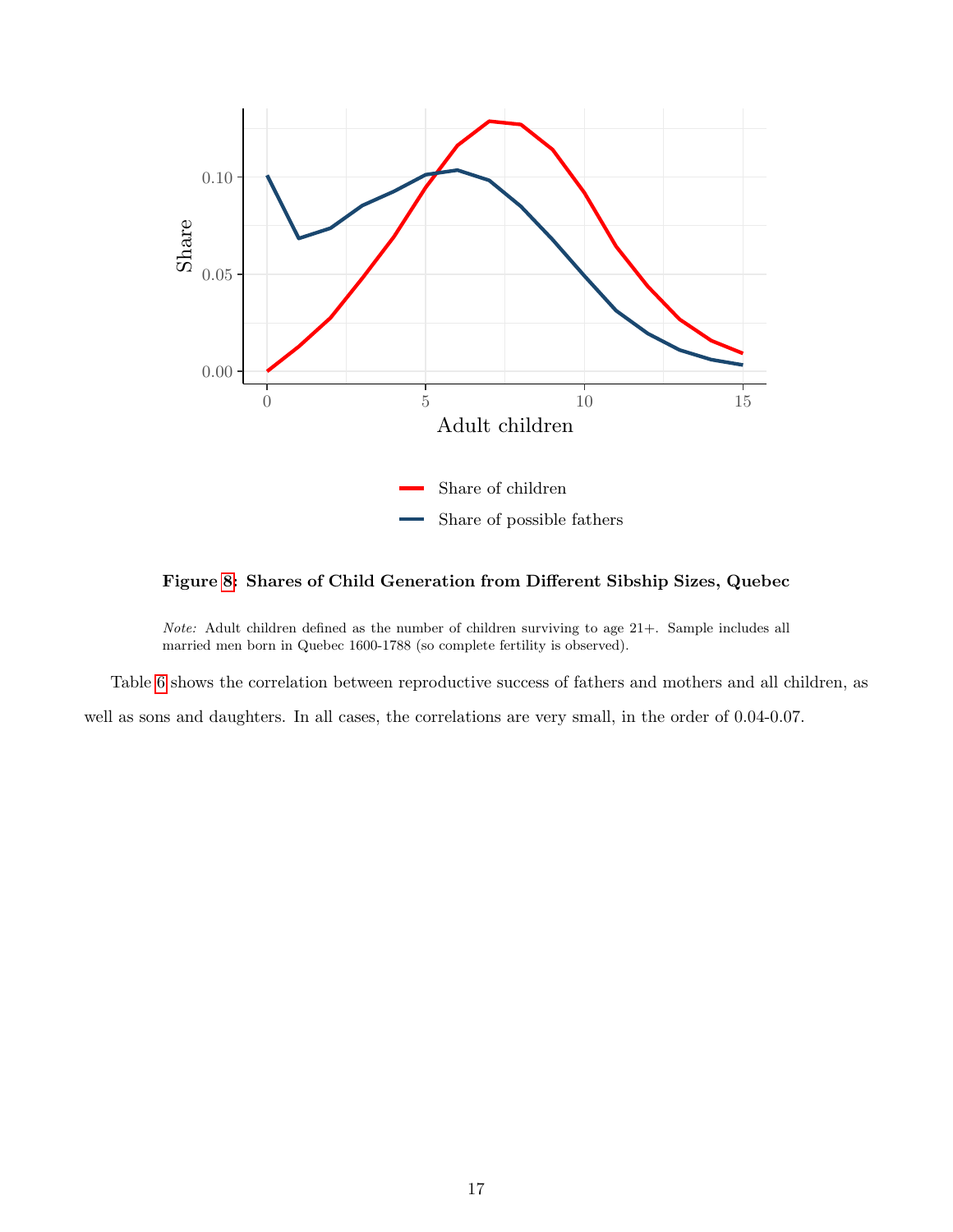|              | Age at First Marriage |            |            |            |
|--------------|-----------------------|------------|------------|------------|
|              | England               |            | Quebec     |            |
|              | Mothers<br>Fathers    |            | Mothers    | Fathers    |
| All children | $0.066***$            | $0.060***$ | $0.066***$ | $0.051***$ |
|              | (0.008)               | (0.008)    | (0.003)    | (0.003)    |
|              | 15,419                | 16,184     | 123,374    | 110,183    |
| Daughters    | $0.048***$            | $0.044***$ | $0.070***$ | $0.056***$ |
|              | (0.014)               | (0.014)    | (0.004)    | (0.004)    |
|              | 5,003                 | 5,207      | 63,826     | 56,649     |
| Sons         | $0.067***$            | $0.064***$ | $0.059***$ | $0.044***$ |
|              | (0.010)               | (0.010)    | (0.004)    | (0.004)    |
|              | 10,416                | 10.977     | 59,548     | 53,534     |

<span id="page-17-0"></span>Table [6:](#page-17-0) Parent Child Correlations in Net Fertility

*Note:* Adult children defined as the number of children surviving to age  $21+$ . All individuals were born in England and Wales 1650-1849 with complete fertility observed or in Quebec 1600-1788 (so complete fertility is observed). Correlations computed by first standardizing each variable by dividing by one standard deviation then by simple linear regression. Standard errors in parentheses.  $*p<0.10$ ;  $*p<0.05$ ;  $**p<0.01$ .

# 5 How was the EMP transmitted?

The fact that individuals overall inherited the set of behaviors we identify as the European Marriage Pattern in pre-industrial England and Quebec, but systematically did not inherit deviations from the pattern by their own parents remains puzzling.

One potential explanation is that the European Marriage Pattern consists of a strategy towards marriage and reproduction, but a strategy that created actual reproductive behavior such as getting married, or the age at marriage, only with very substantial random elements. The fathers and mothers who deviated from the norms of this pattern were not deviating in terms of strategy, just in terms of how that strategy played out in their circumstances in terms of finding a marriage partner, the age they married, and the realized fecundity of the couple. Some men or women met a potential marital partner who satisfied their criteria early in life, some only later in life, and some not at all.

One test of this explanation for the very low inheritance of marital behaviors would be in the correlation between siblings in such elements of the EMP as age of marriage and celibacy. If the random elements are individually realized, then the correlation will be as low as that of parents. However, as table [7](#page-18-0) shows for England and Quebec, the sibling associations in marital behaviors are mostly stronger than the intergenerational associations. Whatever causes changes in marriage pattern behavior, it is more strongly shared between siblings than between parents and children. Perhaps this is explained by within-family dynamics between children (Caron et al 2017) or in local marriage market conditions.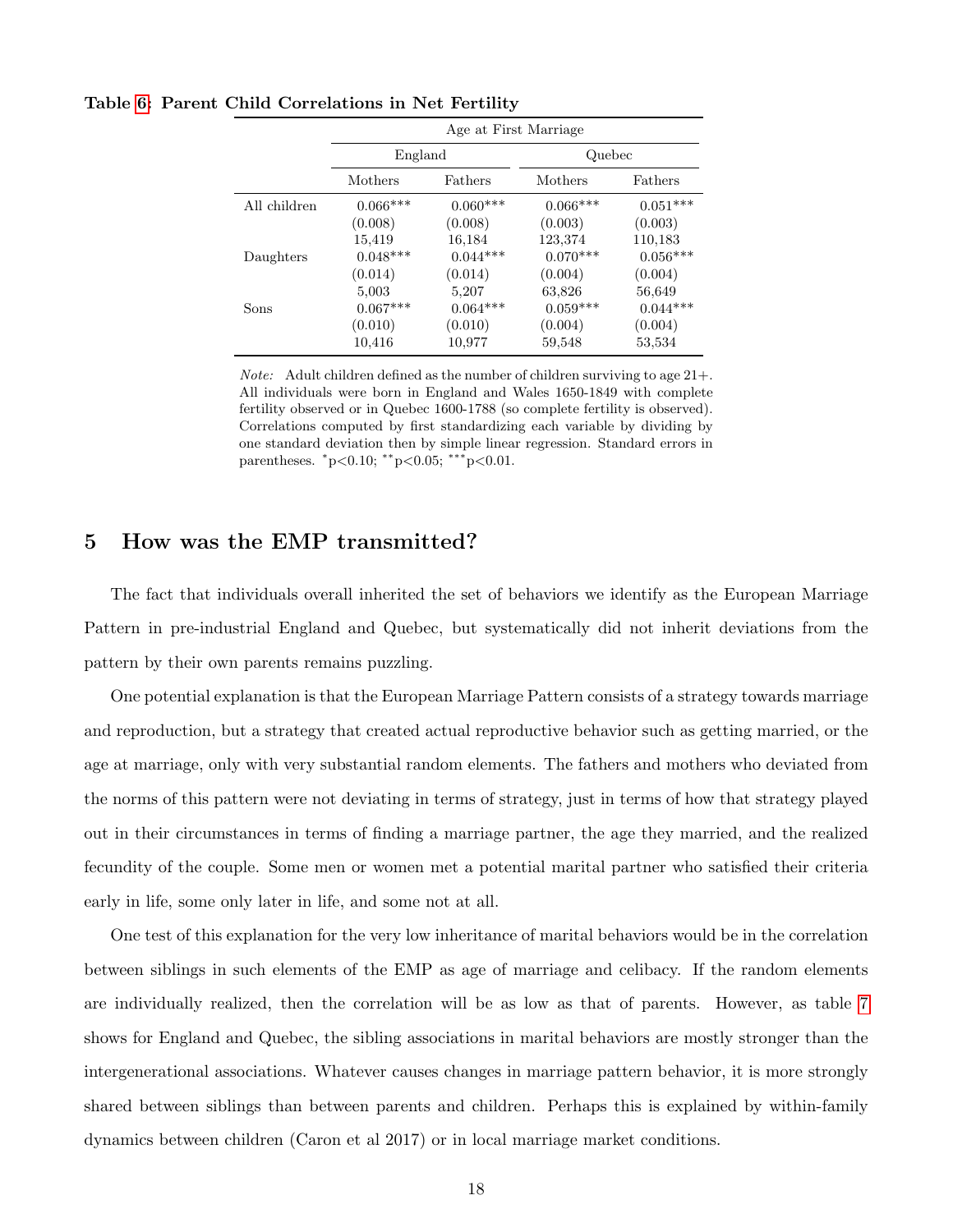### <span id="page-18-0"></span>Table [7:](#page-18-0) Family Member Association of Ages of First Marriage

|                               | Age at first marriage |            |            |            |
|-------------------------------|-----------------------|------------|------------|------------|
|                               | England               |            | Quebec     |            |
|                               | Female                | Male       | Female     | Male       |
| Mother age at first marriage. | $0.102***$            |            | $0.080***$ |            |
|                               | (0.027)               |            | (0.004)    |            |
| Sister age at first marriage  | $0.161***$            |            | $0.210***$ |            |
|                               | (0.015)               |            | (0.002)    |            |
| Father age at first marriage  |                       | $0.166***$ |            | $0.106***$ |
|                               |                       | (0.015)    |            | (0.003)    |
| Brother age at first marriage |                       | $0.186***$ |            | $0.224***$ |
|                               |                       | (0.011)    |            | (0.003)    |
| N                             | 4.202                 | 6,473      | 155,850    | 143,571    |

Note: Sample includes all pairs of siblings born in England and Wales 1650-1849 and in Quebec 1600-1849 with observed age at first marriages and with both parent's ages at first marriage observed. Standard errors in parentheses. <sup>∗</sup>p<0.10; ∗∗p<0.05; ∗∗∗p<0.01.

A second potential explanation is that the fertility behaviors associated with the European Marriage Pattern were not copied from parents, but instead were mainly copied from peers or even the broader community. Fertility behaviors were like language pronunciation, where no matter what the parental accent is, children instead adopt the accent of their peers. If behaviors were varying across time and place, then siblings would appear more similar than their parents. Indeed, [7](#page-18-0) shows a larger gap between parents and siblings in Quebec, a frontier society, than in England.

# 6 Conclusion

We have posited here a puzzle of how in any pre-industrial society, such as Northern Europe, fertility limiting behaviors such as the European Marriage Pattern could survive over many generations. It is evident that the fertile are those who inherit the earth, and if their children inherit their proclivities, then restraint cannot persist. One solution proposed to this puzzle is where restrained fertility was actually optimal fertility in terms of long run reproductive success. But we show for both England and Quebec that there was no significant cost in terms of child survival or subsequent child fertility for those who had high fertility.

Here we argue instead that the European Marriage Pattern survived for hundred of years because, for pre-industrial fertility behavior, there was scant familial inheritance of fertility behaviors. Thus fertility enhancing deviations did not get transmitted across generations, and the European Marriage Pattern could persist indefinitely. But while we can at the immediate level resolve the puzzle of the persistence of the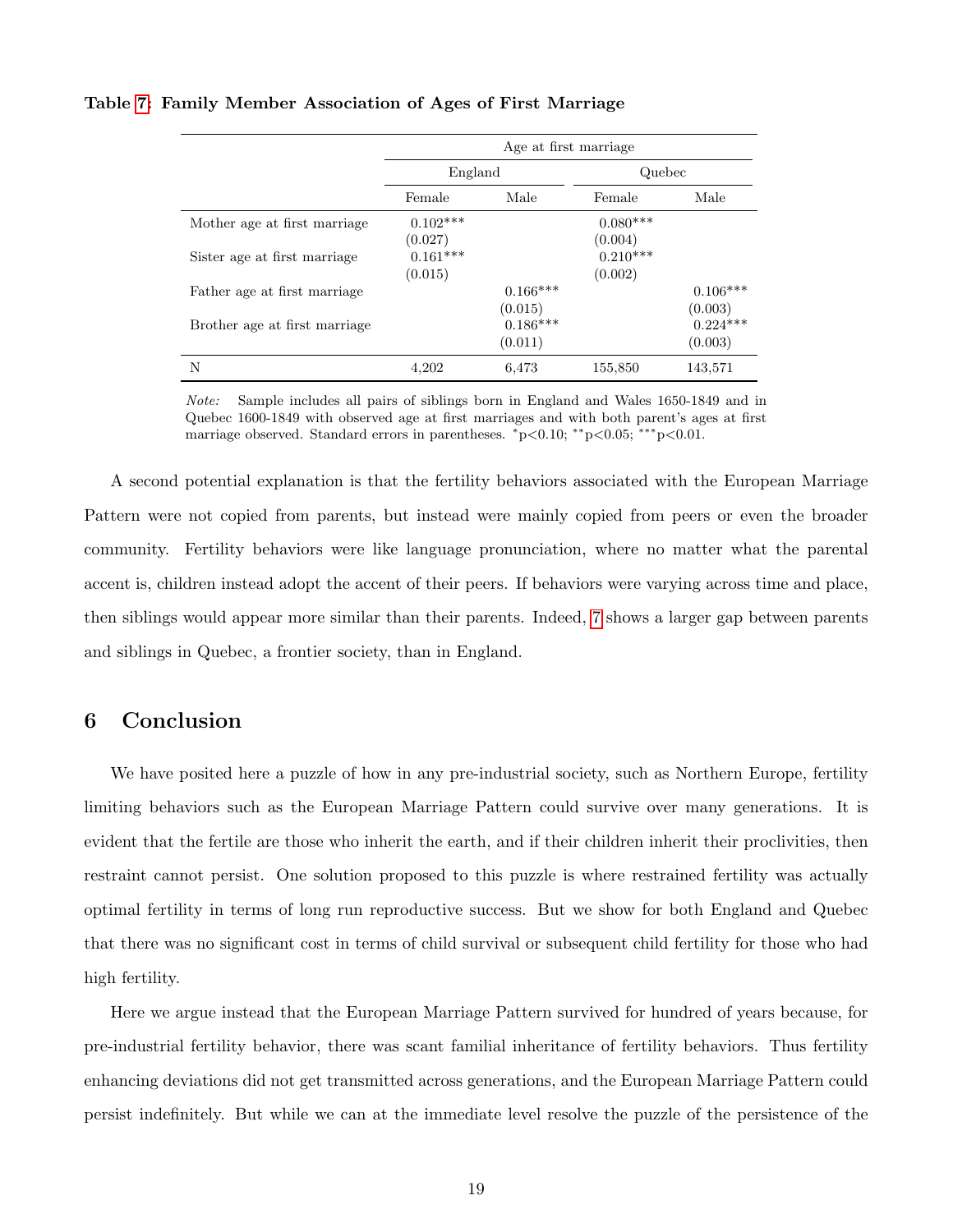European Marriage Pattern, that resolution creates a new puzzle. Most social behaviors show significant inheritance at the family level. Why were marriage behaviors an exception to this rule? By looking at siblings we can show that this was not just that everyone was inheriting the same marital strategies but getting randomly different realizations. Instead, some factor shared strongly by children — but weakly between parents and children — drove variation in the EMP.

Amish Population Profile. 2020. Young Center for Anabaptist and Pietist Studies, Elizabethtown College.

- Bennett, Judith. (2019). Wretched girls, wretched boys and the European Marriage Pattern in England (c. 1250–1350). Continuity and Change, 34(3), 315-347.
- Bisin, Alberto, and Thierry Verdier. 2011. "The Economics of Cultural Transmission and Socialization." In Jess Benhabib, Alberto Bisin and Matthew O. Jackson editors: Handbook of Social Economics, Vol. 1A:339–416. Netherlands, Elsevier.
- Borgerhoff Mulder, M. 2000. "Optimizing Offspring: The Quantity-Quality Tradeoff in Agropastoral Kipsigis." Evolution and Human Behavior, 21(6), 391–410.
- Booth, Alison L. and Hiau Joo Kee. 2009. "Intergenerational Transmission of Fertility Patterns." Oxford Bulletin of Economics and Statistics, 71(2): 183–208.
- Cahaner, Lee and Gilad Malach. 2019. "Statistical Report on Ultra-Orthodox (Haredi) Society in Israel 2019." Israel Democracy Institute.
- Carmichael, Sarah G., Alexandra de Pleijt, Jan Luiten van Zanden, and Tine De Moor. 2016. "The European Marriage Pattern and Its Measurement." Journal of Economic History 76(1): 196–204.
- Carmichael, Sarah., Zanden, Jan Luiten van., Moor, Tine De. Capital Women: The European Marriage Pattern, Female Empowerment and Economic Development in Western Europe 1300-1800. United Kingdom: Oxford University Press, 2019.
- Charnysh, Volha and Leonid Peisakhin. 2022. "The Role of Communities in the Transmission of Political Values: Evidence from Forced Population Transfers." British Journal of Political Science,52(1): 238-58.
- Caron, Marianne, Ward Neyrinck, Lisa Y. Dillon, and Koenraad Matthijs. 2017. "Sibling Influence on Access to Marriage: A Comparative Study of Québec and Flanders, 1842–1912." Journal of Family History 42, no. 3 (July 2017): 271–307.
- Clark, Gregory, 2014. The Son Also Rises: Surnames and the History of Social Mobility. 1st ed. The Princeton Economic History of the Western World. Princeton: Princeton University Press, 2014.
- Clark, Gregory, Neil Cummins, and Matthew Curtis. 2020. "Twins Support the Absence of Parity-Dependent Fertility Control in Pretransition Populations." Demography 57(4): 1571–95.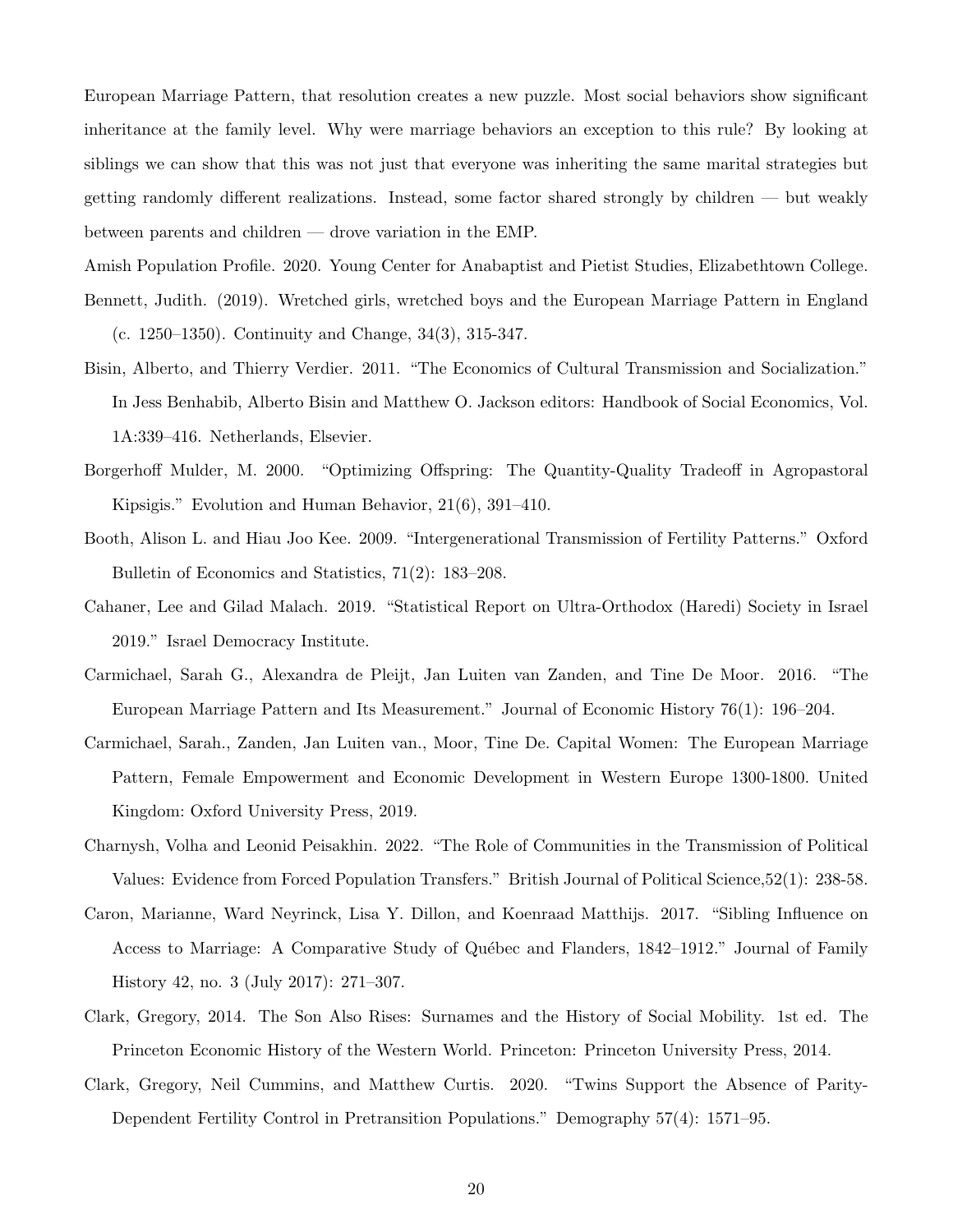- De Moor, Tine and Jan Luiten Van Zanden. 2010. "Girl power: the European marriage pattern and labour markets in the North Sea region in the late medieval and early modern period." Economic History Review, 63(1): 1–33.
- Dennison, Tracy and Ogilvie, Sheilagh. 2014. "Does the European Marriage Pattern Explain Economic Growth?" Journal of Economic History, 74(3): 651– 693.
- Edwards, Jeremy and Sheilagh Ogilvie. 2021. Did the Black Death cause economic development by 'inventing' fertility restriction?, Oxford Economic Papers,;, gpaa056
- Fisher, R. A. 1930. The genetical theory of natural selection. Oxford: Clarendon Press.
- Foreman-Peck, James. 2011. "The Western European marriage pattern and economic development," Explorations in Economic History, 48(2): 292–309.
- Foreman-Peck, J. and Zhou, P. 2018, Late marriage as a contributor to the industrial revolution in England. The Economic History Review, 71: 1073-1099. https://doi.org/10.1111/ehr.12651
- Frank, Steven A and Montgomery Slatkin. 1992. "Fisher's fundamental theorem of natural selection." Trends in Ecology and Evolution, 7(3): 92–95.
- Galor, Oded and Marc Klemp. 2019. "Human genealogy reveals a selective advantage to moderate fecundity." Nat Ecol Evol 3: 853–857.
- Hajnal, John. 1965. "European Marriage Patterns in Perspective." In Population in History: Essays in Historical Demography, edited by David V. Glass and David E. C. Eversley, 101–43. London: Arnold.
- Hajnal, John. 1982. "Two Kinds of Preindustrial Household Formation System." Population and Development Review 8, no. 3 (1982): 449–94.
- Hajnal, John. 1983. "Two Kinds of Preindustrial Household Formation System." In Family Forms in Historic Europe, edited by Richard Wall, Jean Robin and Peter Laslett, 65–104. Cambridge: Cambridge University Press.
- Hallam, H. E. 1985. "Age at First Marriage and Age at Death in the Lincolnshire Fenland, 1252–1478." Population Studies 39(1): 55–69.
- Klemp, Marc, and Jacob Weisdorf, 2018. "Fecundity, Fertility and The Formation of Human Capital." The Economic Journal, June 15, 2018. https://doi.org/10.1111/ecoj.12589.
- Murphy, M and L B Knudsen. 2002. "The Intergenerational Transmission of Fertility in Contemporary Denmark: The Effects of Number of Siblings (Full and Half), Birth Order, and Whether Male or Female." Population Studies , 56(3): 235-248
- Reid, A.M., Arulanantham, S.J., Day, J.D., Garrett, E.M., Jaadla, H., Lucas-Smith, M. 2018. Populations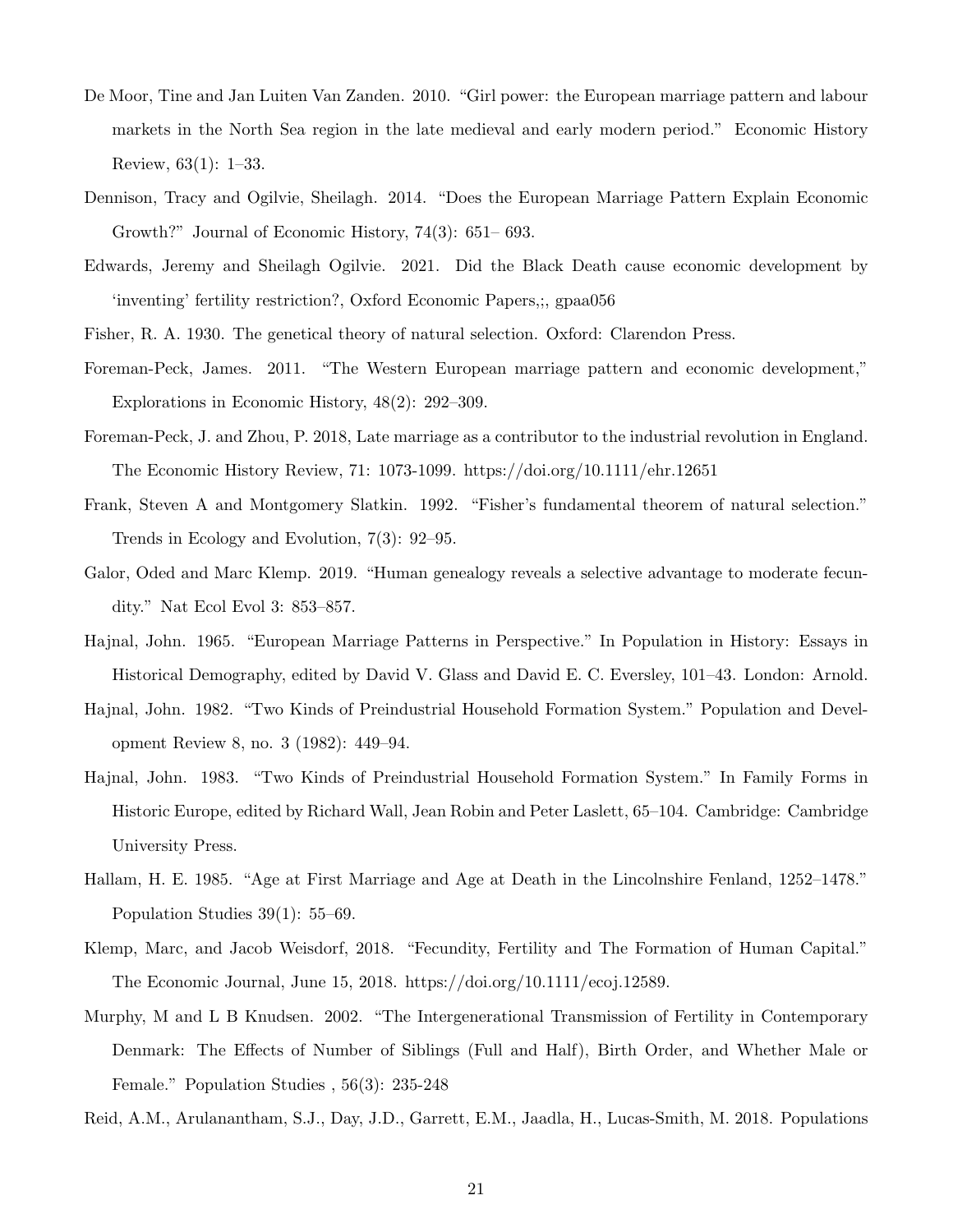Past: Atlas of Victorian and Edwardian Population. https://www.populationspast.org/. Accessed 2021.

- Steenhof L, and A C Liefbroer. 2008. "Intergenerational transmission of age at first birth in the Netherlands for birth cohorts born between 1935 and 1984: evidence from municipal registers", Population Studies, 62(1): 69–84.
- Szoltysek, Mikołaj, Bartosz Ogórek and Siegfried Gruber. 2021. Global and local correlations of Hajnal's household formation markers in historical Europe: A cautionary tale, Population Studies, 75:1, 67-89, DOI: 10.1080/00324728.2020.1832252
- Turkheimer, Eric 2000. "The Three Laws of Behavioral Genetics and What They Mean." Current Directions in Psychological Science, 9(5): 160–164.
- Van Bavel, J. and J. Kok 2009. "Social Control and the Intergenerational Transmission of Age at Marriage in Rural Holland, 1850–1940." Population 64(2): 343-360.
- Van Poppel, F, C Monden, and K Mandemakers. 2008. "Marriage timing over the generations," Human Nature, 19(7): 7–22.
- Voigtländer, Nico, and Hans-Joachim Voth. 2013. "How the West "Invented" Fertility Restriction." American Economic Review, 103 (6): 2227-64.
- Wrigley, E.A. and R.S. Schofield. 1981. The Population History of England: A Reconstruction. Cambridge: Cambridge University Press.
- Wrigley, E.A., R.S. Davies, J.E. Oeppen and R.S. Schofield. 1997. English Population History from Family Reconstitution 1580–1837. Cambridge: Cambridge University Press.

## Appendix 1 Three-generational correlations

Table [8](#page-22-0) shows that classical measurement error does not substantially alter our conclusion of weak intergenerational heritability of EMP-related behaviors. The grandparent-grandchild correlation of fertility is higher than the near-zero correlation one would predict purely from the parent-child correlation. This is what one would expect to observe there was inheritance of some latent trait that only loosely translated to observed fertility (c.f. Clark (2014).) However, it is still an extremely weak correlation, meaning that even if deviation from the norm persisted slightly longer than two-generation correlations imply, grandchildren were still much more similar to the general population than their grandparents were.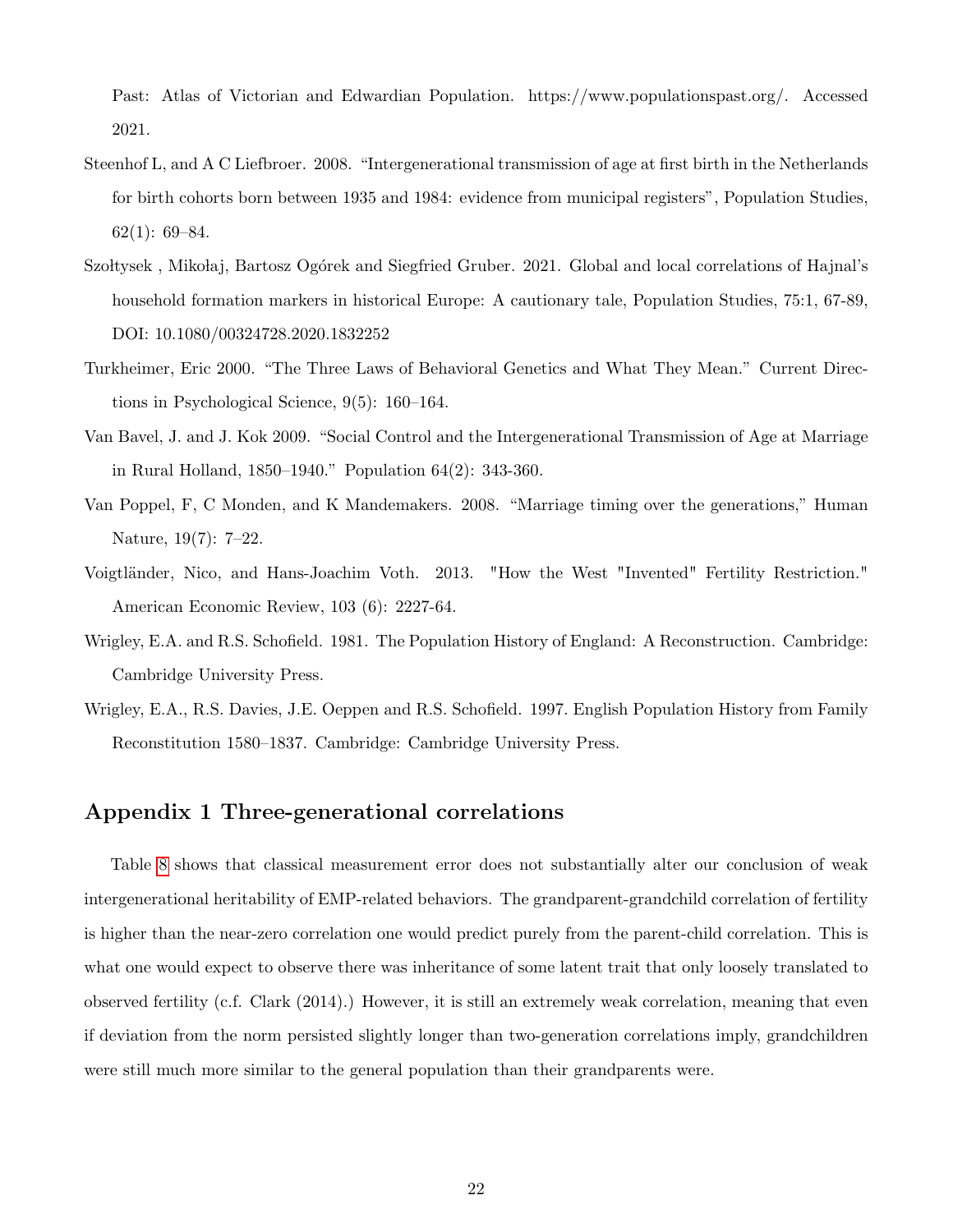#### <span id="page-22-0"></span>Table [8:](#page-22-0) Three-Generation Correlations in Net Fertility

|             | Quebec                     |                       |                       |                       |  |
|-------------|----------------------------|-----------------------|-----------------------|-----------------------|--|
|             | Daughter                   | Daughter              | Son                   | Son                   |  |
| Mother      | $0.068^{***}\,$<br>(0.004) |                       |                       |                       |  |
| Grandmother |                            | $0.043***$<br>(0.004) |                       |                       |  |
| Father      |                            |                       | $0.037***$<br>(0.005) |                       |  |
| Grandfather |                            |                       |                       | $0.034***$<br>(0.005) |  |
| N           | 53,473                     | 53,473                | 38,254                | 38,254                |  |

*Note:* Net fertility is defined as number of children surviving to age  $21+$ . Sample restricted to groups of three linked individuals where each individual was born in Quebec 1600-1788 (so complete fertility is observed) and had observed family sizes. Correlations computed by first standardizing each variable by dividing by one standard deviation then by simple linear regression. Standard errors in parentheses.  $*p<0.10$ ;  $**p<0.05$ ;  $**p<0.01$ .

# Appendix 2 Geographic variation

In academic fields such as Political Science and Sociology there is much interest in the competing role of parents versus community in transmitting culture across generations. The empirical investigation of such competing mechanisms of transmission has often relied on studies of the assimilation of the children and grandchildren of immigrants (Bisin and Verdier, 2011). Such studies then track the persistence in the descendants of immigrants of such cultural markers as first names, religion, fertility, or attitudes towards government institutions. But it is hard in such studies to distinguish between parental and peer transmission of culture, since the children of immigrants are potentially exposed to immigrant cultural influences through both paths of influence. Charnysh and Peisakhin (2022) tackle the importance of these different paths of cultural transmission by looking at Polish families that were forcibly relocated from Galicia at the end of WWII to regions in Western Poland that had vacant land and houses because of the expulsions of Germans. Galicia was under Austrian rule from 1772 to 1918, and so Poles from there had a different experience of government and a different system of education than other Poles who in the same years fell under Russian and German rule. Austria, in particular, encouraged education in Polish, facilitated Polish cultural and religious traditions, and held free local elections. In a near random process, some Galician migrants settled in villages where they were a majority group, while others ended up in the minority in their new villages. The study shows that the Galician cultural heritage was more persistent where the community as well as the family was Galician in origin. Respondents in Galicia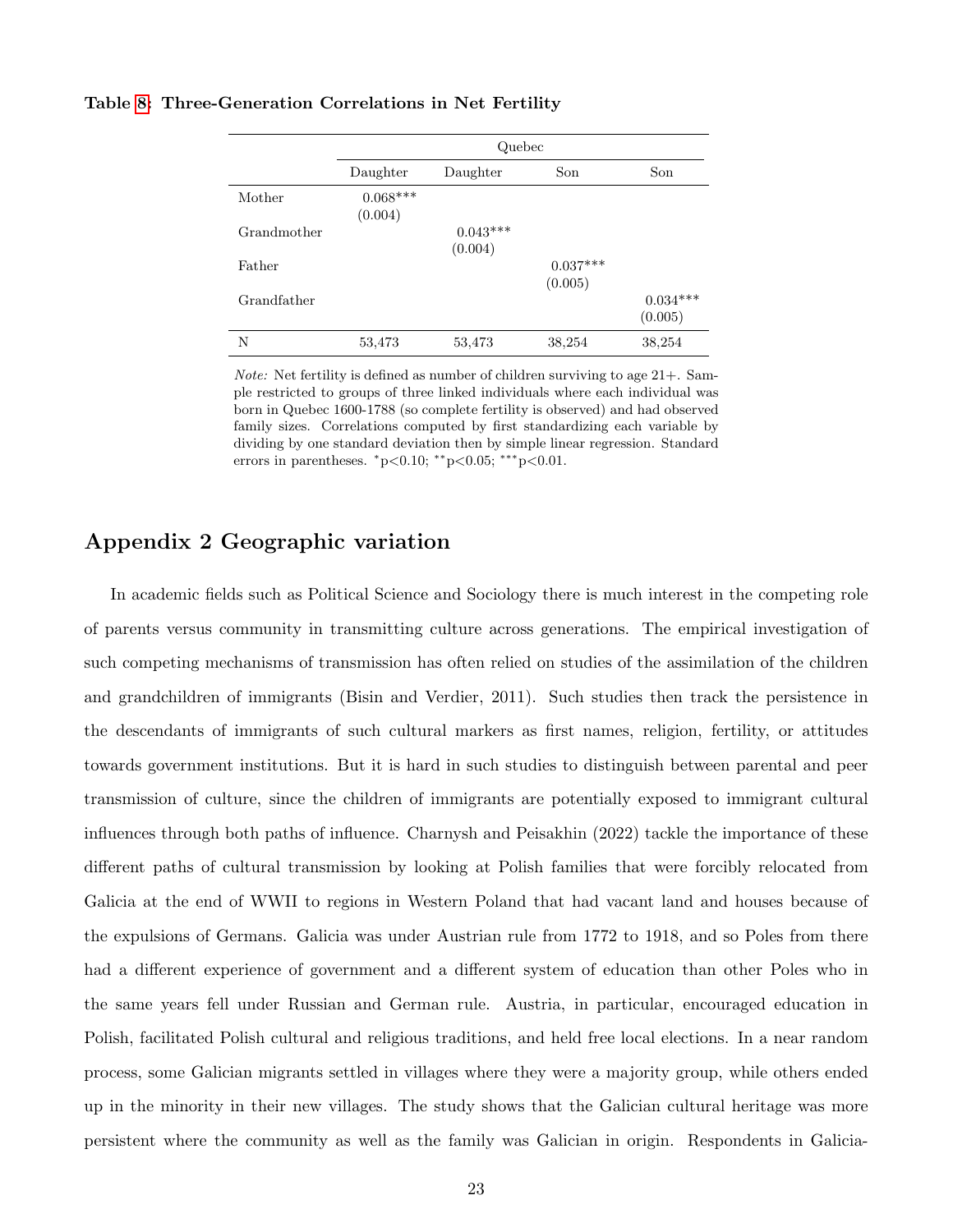majority settlements are now more likely to embrace values associated with the Austrian imperial rule of Galicia, and are more similar to respondents from Western Galicia whose area lay within the postwar Polish territory.

<span id="page-23-0"></span>Future research might thus find geographic variation useful to explain how cultural transmission of EMP behavior occurred. Figures [9](#page-23-0) and [10](#page-24-0) plot the average age at first marriage for women for English counties and Quebec administrative regions during the periods studied. There was notable regional variation within both locations. Explaining the root causes of such regional variation is beyond the scope of this paper, though for England it appears reasonably consistent with previous studies (Reid et al. (2018)).



Figure [9:](#page-23-0) Average Female Marriage Age by County, England

Note: Sample includes all married women born in England and Wales 1650-1849. Due to changing definitions of counties over time, several counties are merged into the smallest consistent unit. Shapefile from Office for National Statistics, Counties and Unitary Authorities, 2016.